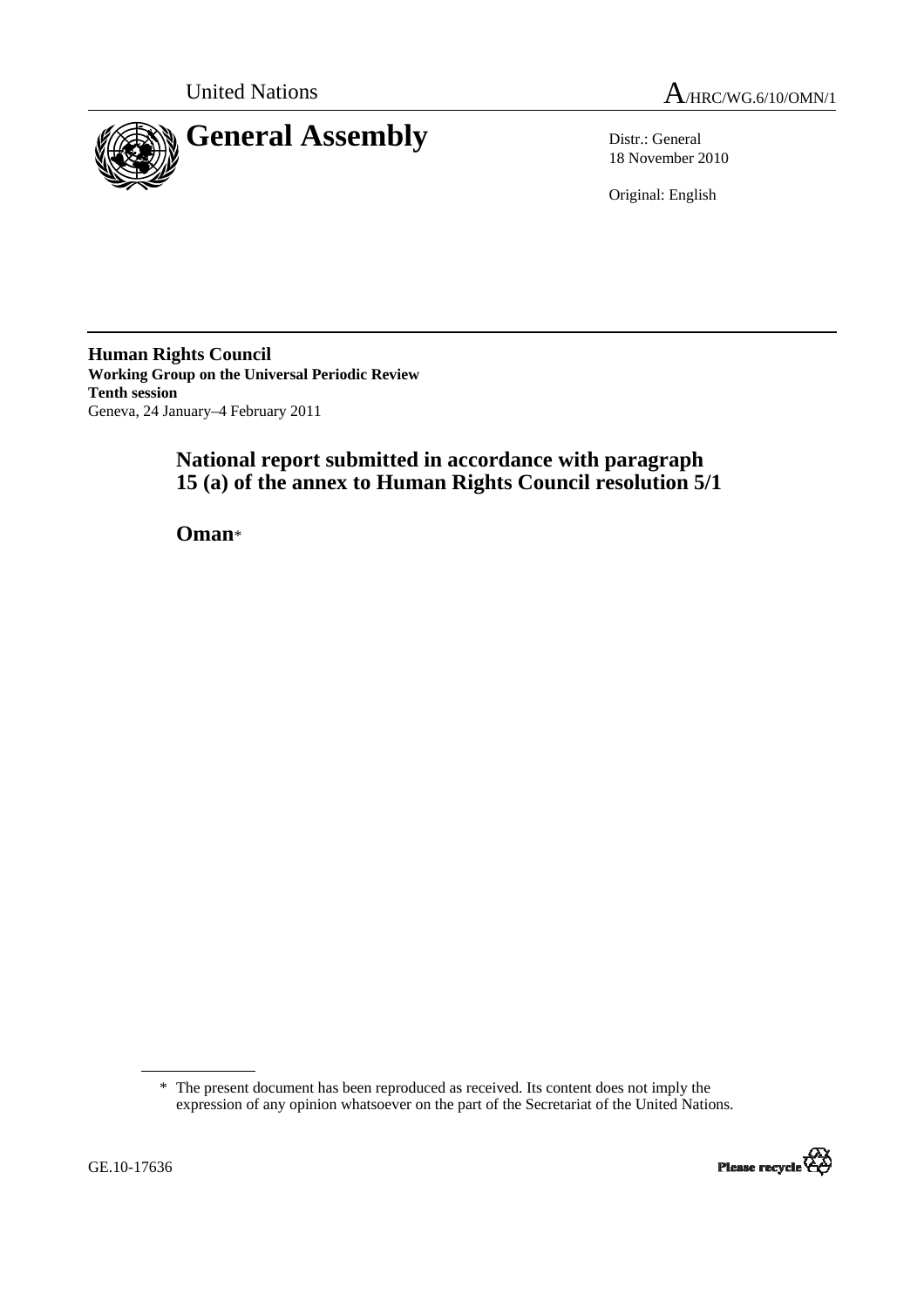# **I. Introduction**

1. At the heart of the United Nations and at the core of its very foundation is the human person.

2. With a culture deeply rooted in the values of peace, tolerance and justice, the Sultanate of Oman accords all priority and full respect to human dignity.

3. Oman views the Universal Periodic Review as an opportunity. It is a constructive mechanism that allows states to review, at regular intervals, the progress they have made in protecting and promoting human rights. Furthermore, the outcome of the UPR provides the state under review the opportunity to utilize the input and recommendations made by fellow member states to enrich a forward looking and evolving plan of action, in tandem with the development aspirations of the country concerned.

4. As evidenced in its report, the Sultanate of Oman has managed in a relatively short time to establish the legal infrastructure required at the national level to instill human rights principles in its national legislation and institutions. Oman continues to develop and ensure the highest standards possible in protecting and promoting human rights by drawing upon its social and cultural values, availing itself of the experience and best practices of member states and making good use of the technical expertise of the Office of the High Commissioner for Human Rights in capacity building.

# **II. Methodology and consultation process for preparing the report**

5. In preparation for its Universal Periodic Review, the Omani Council of Ministers established a committee to steer the process of drafting the report. This committee was headed by His Excellency Yusuf bin Alawi bin Abdulla, Minister Responsible for Foreign Affairs. The committee was composed of 10 ministries and governmental bodies. It laid down the general guidelines for the drafting of the report and established a working group to carry forward this work.

6. As a first step, a workshop on the UPR mechanism was held in cooperation with the Office of the High Commissioner for Human Rights on 17–18 May 2010. This workshop was attended by 75 participants, representing 25 ministries, governmental bodies and national associations. The workshop benefitted from the expertise of the OHCHR as well as from the experience of a former State under Review.

7. Subsequently, the Ministry of Foreign Affairs took the lead role in drafting the national report. In doing so, it sought input from a range of ministries including the Ministry of Civil Service, Ministry of Education, Ministry of Health, Ministry of Information, Ministry of Interior, Ministry of Justice, Ministry of Legal Affairs, Ministry of Manpower, Ministry of Social Development and the Royal Oman Police.

8. In the spirit of transparency – encouraging NGOs and associations to participate and contribute their views directly – the Ministry of Foreign Affairs, in conjunction with the Omani National Human Rights Commission, organised a stakeholders' workshop on 26 June 2010. The purpose of this workshop was to convey the importance of the participation of NGOs and associations in the UPR process and encourage their input to the national report. Thirty NGOs and associations participated, including the Omani Women's Association, the Journalist's Association, the Lawyer's Association, the Oman Association for the Disabled, various children associations and the Writer's Association.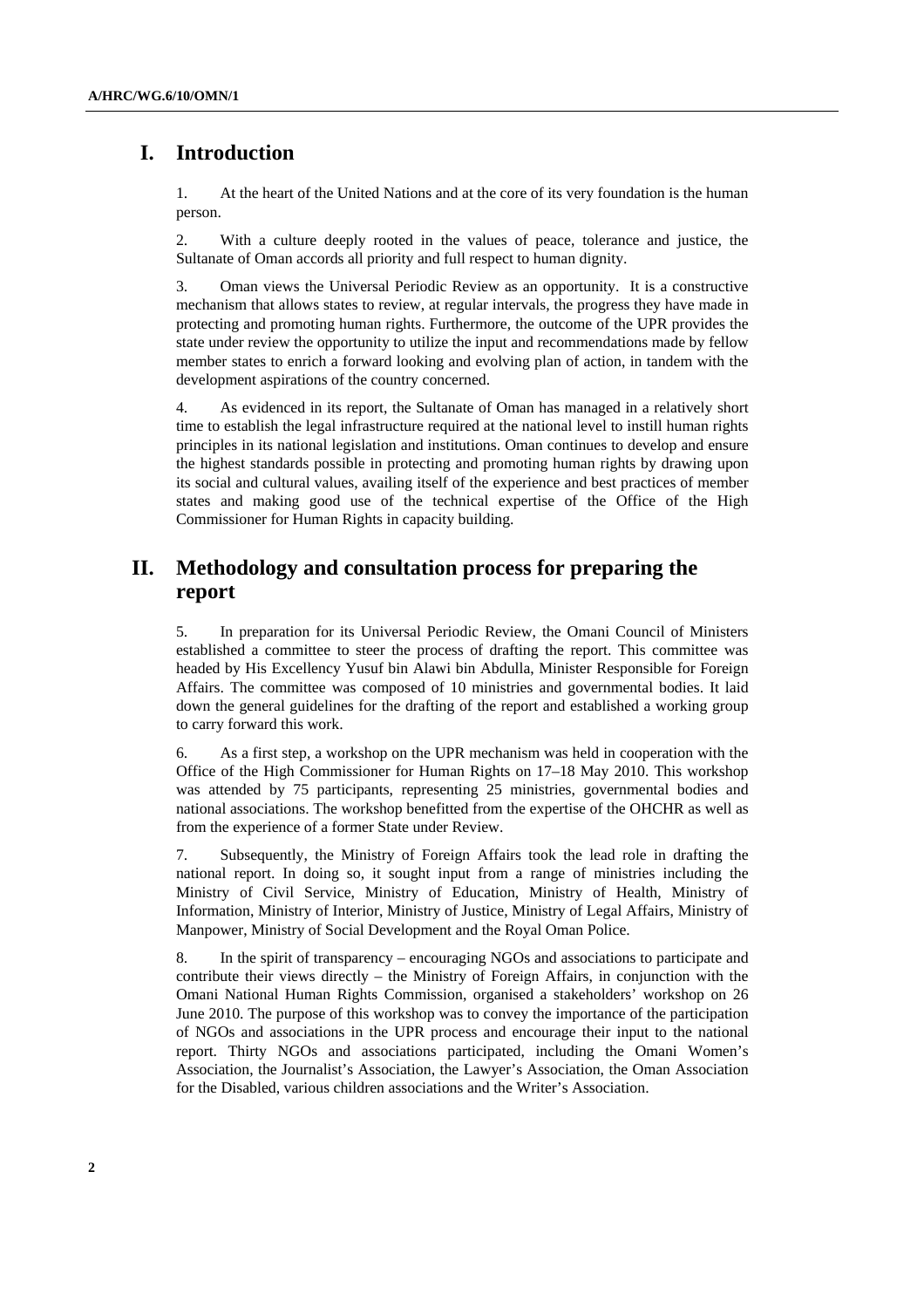9. In an attempt to disseminate knowledge on human rights in Oman and also inform the wider public about the UPR, the press was welcomed to attend and report on all stages of the drafting of the UPR, including the workshops.

10. This high priority given to human rights represents the Omani government's seriousness and commitment to the UPR process and to the continued advancement of human rights as a whole.

## **III. Institutional basis for the promotion and protection of human rights**

## **A. Institutional basis for human rights**

11. His Majesty Sultan Qaboos bin Said is the Head of State and the Supreme Commander of the Armed Forces. He is the symbol of national unity and the guardian of its preservation and protection.

12. The executive, legislative, and judicial arms of the State work closely in promoting and protecting human rights. The Council of Ministers and Specialized Councils form the executive arm of government. They are entrusted with the formulation and implementation of the general policy of the State and the proposal of draft laws and decrees. The Council of Oman consists of the Shura Council, composed of elected members, and the State Council, composed of appointed members, is entrusted with reviewing draft laws. The judiciary is composed of a system of courts. The Supreme Court functions as the highest court of the land and has the role of ensuring consistency in the application and interpretation of laws, and overseeing its correct application. The Administrative Court hears administrative disputes and reviews decisions taken by government authorities. It has the authority to abrogate decisions taken by government authorities and grant compensation. The Supreme Judiciary Council, headed by His Majesty, serves as the guarantor of the independence of the judiciary.

## **B. The basic statute of the state**

13. The primary human rights legislation in the Sultanate is the Basic Statute of the State (promulgated by Royal Decree 101/96), and is appended in full as Appendix 1 to this report.

14. A range of human rights are protected in the constitution, particularly within its Social Principles, Cultural Principles and chapter on Public Rights and Duties.

15. Its main human rights provisions can be summarized as follows:

#### *GENERAL PRINCIPLES*

Rule in the Sultanate shall be based on justice, shura (consultation) and equality (Art. 9)

Citizens shall have the right to participate in public affairs (Art. 9)

The State is committed to establishing a sound administrative system that guarantees justice, tranquility and equality for citizens, ensures respect for public order and safeguards the higher interests of the country (Art. 10)

Justice, equality and equality of opportunity between Omanis are the pillars of society, guaranteed by the State (Art. 12)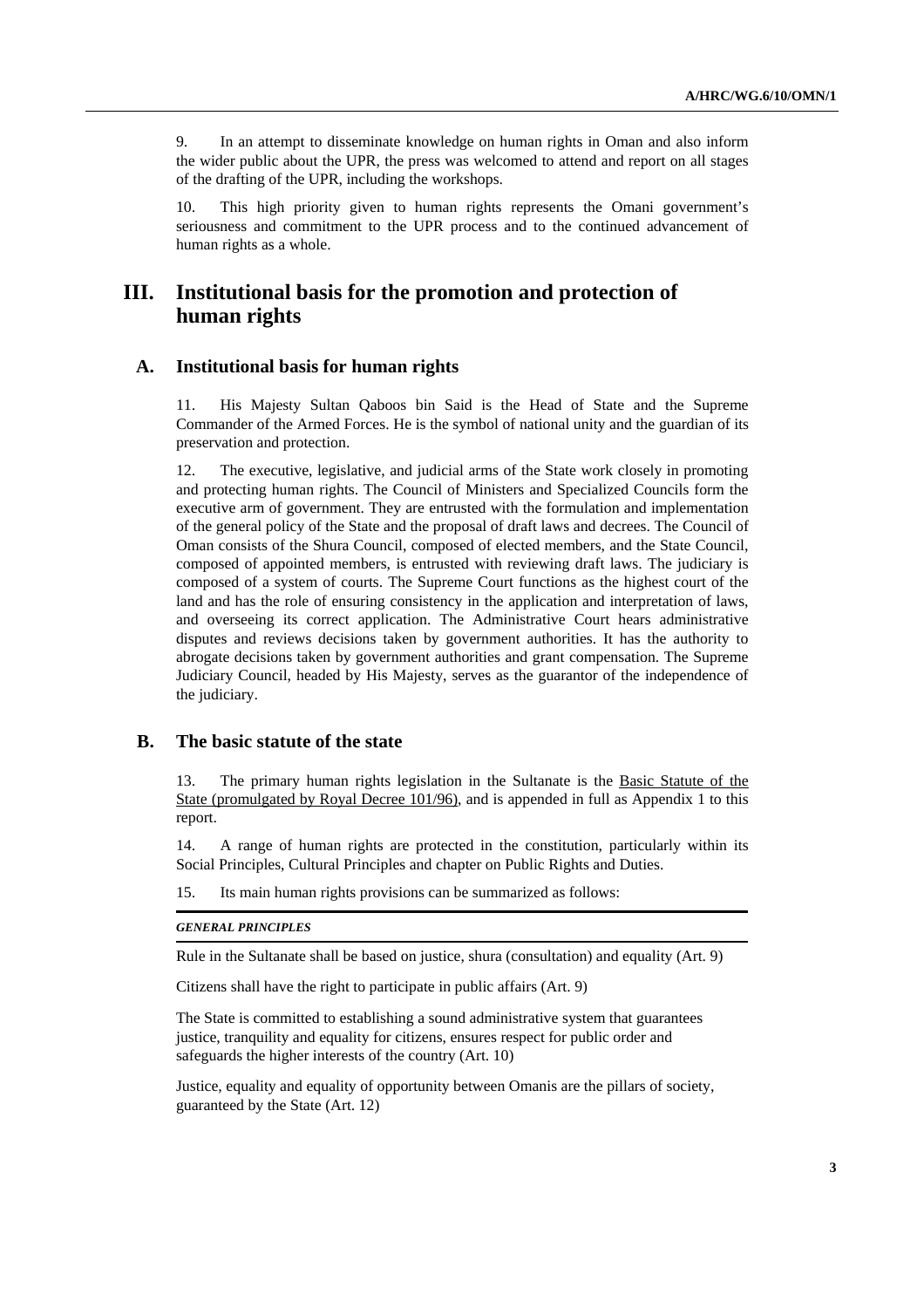All citizens are equal before the Law, and they are equal in public rights and duties. There is no discrimination between them on the grounds of gender, origin, colour, language, religion, sect, domicile or social status. (Art. 17)

#### *RIGHT TO HEALTH*

The State guarantees assistance for the citizen and his/her family in cases of emergency, sickness, incapacity and old age in accordance with the social security system (Art. 12)

The State cares for public health and endeavours to provide health care for every citizen (Art. 12)

#### *RIGHT TO EDUCATION*

Education is a fundamental element for the progress of society which the State fosters and endeavours to make available to all. Education aims to raise and develop general cultural standards, promote scientific thought, kindle the spirit of enquiry, meet the needs of the economic and social plans, and create a generation strong in body and moral fiber. The State provides public education and works to combat illiteracy (Art. 13)

#### *RIGHT TO WORK*

The State enacts laws to protect the employee and the employer. Every citizen has the right to engage in the work of his/her choice. No work may be forced on a person and citizens are considered equal in taking up public employment according to the provisions of the Law (Art. 12)

#### *RIGHT TO NATIONALITY*

Nationality is regulated by the Law. It may not be forfeited or withdrawn except within the limits of the Law. It is not permitted to deport or exile citizens, or prevent them from returning to the Sultanate (Arts. 15 & 16)

#### *ADMINISTRATION OF JUSTICE*

Personal freedom is guaranteed in accordance with the Law. No person may be arrested, searched, detained or imprisoned, or have his/her residence or movement curtailed except in accordance with the provisions of the Law (Art. 18)

An accused person is innocent until proven guilty in a legal trial which ensures him/her the essential guarantees to exercise his/her right of defence according to the Law (Art. 22)

The accused has the right to appoint a person who has the ability to defend him/her during the trial. The Law defines the cases where the appearance of a defence lawyer on behalf of the accused is imperative, and ensures for those financially unable the means to seek judicial redress and defend their rights (Art. 23)

Anyone who is arrested shall be notified of the causes of his/her arrest immediately and he/she shall have the right to contact whoever he/she sees fit, to inform them of what has taken place or seek their assistance. He/She must be informed promptly of the charges against him/her, and has the right to petition the court against the action restricting his/her personal freedom (Art. 24)

The right to litigation is sacrosanct and guaranteed to all people (Art. 25)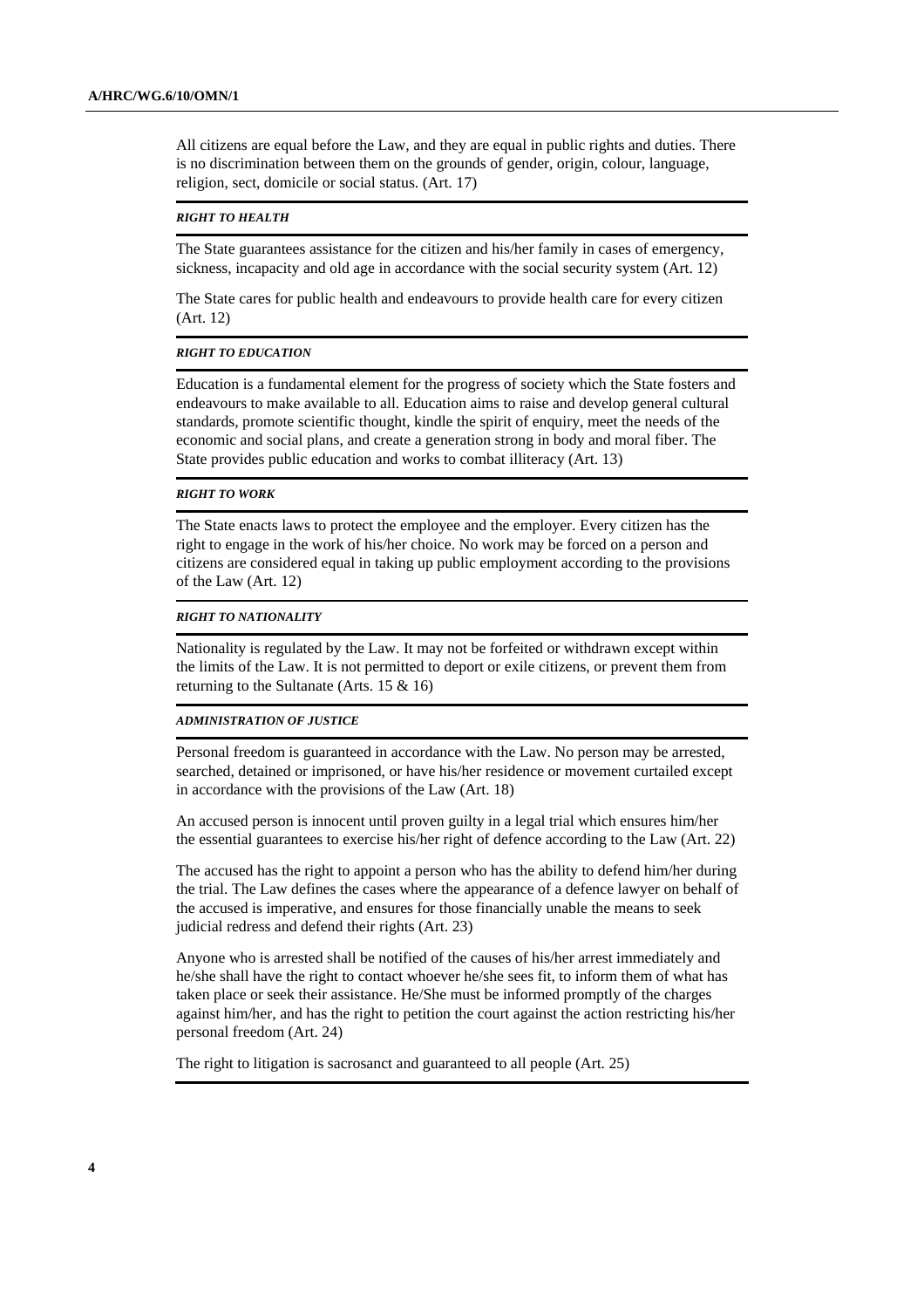#### *FREEDOM OF OPINION AND EXPRESSION*

Freedom of opinion and expression, whether spoken, written or in other form, is guaranteed within the limits of the Law. Freedom of postal, telegraphic, telephonic and other forms of communication is protected and their confidentiality is guaranteed within the limits of the Law. Freedom of the press, printing and publication is guaranteed within the limits of the Law (Arts. 29, 30  $\&$  31)

#### *OTHER RIGHTS*

The basis of the national economy is justice and the principles of a free economy. Its chief pillar is constructive, fruitful co-operation between public and private activity. Its aim is to achieve economic and social development that will lead to increased production and a higher standard of living for citizens (Art. 11)

Freedom of economic activity is guaranteed within the limits of the Law in order to ensure the well-being of the national economy (Art. 11)

Public property is inviolable. The State shall protect it, and citizens and all other persons shall preserve it (Art. 11)

Private property is protected. No one shall be prevented from disposing of his/her property except within the limits of the Law. Nor shall anyone's property be expropriated, except for the public benefit in those cases defined by the Law (Art. 11)

Confiscation of property is prohibited and the penalty of specific confiscation shall only be imposed by judicial order in circumstances defined by the Law (Art. 11)

The family is the basis of society (Art. 12)

No person shall be subjected to physical or psychological torture, enticement or humiliating treatment, and the Law lays down the punishment for anyone who is guilty of such actions. No statement shall be valid if it is established that it has been obtained as a result of torture, enticement or humiliating treatment, or threats of such measures (Art. 20)

Dwellings are inviolable and it is not permitted to enter them without the permission of the owner or legal occupant except in cases specified by Law and in the manner stipulated therein (Art. 27)

The freedom to practice religious rites in accordance with recognised customs is guaranteed, provided it does not disrupt public order or contradict with morals (Art. 28)

Citizens have the right of assembly within the limits of the Law. The freedom to form associations is guaranteed in accordance with the provisions stipulated by Law (Art. 32  $\&$ 33)

Every foreigner who is legally resident in the Sultanate enjoys protection to his/herself and his/her property in accordance with the Law (Art. 35)

Extradition of political refugees is prohibited (Art. 36)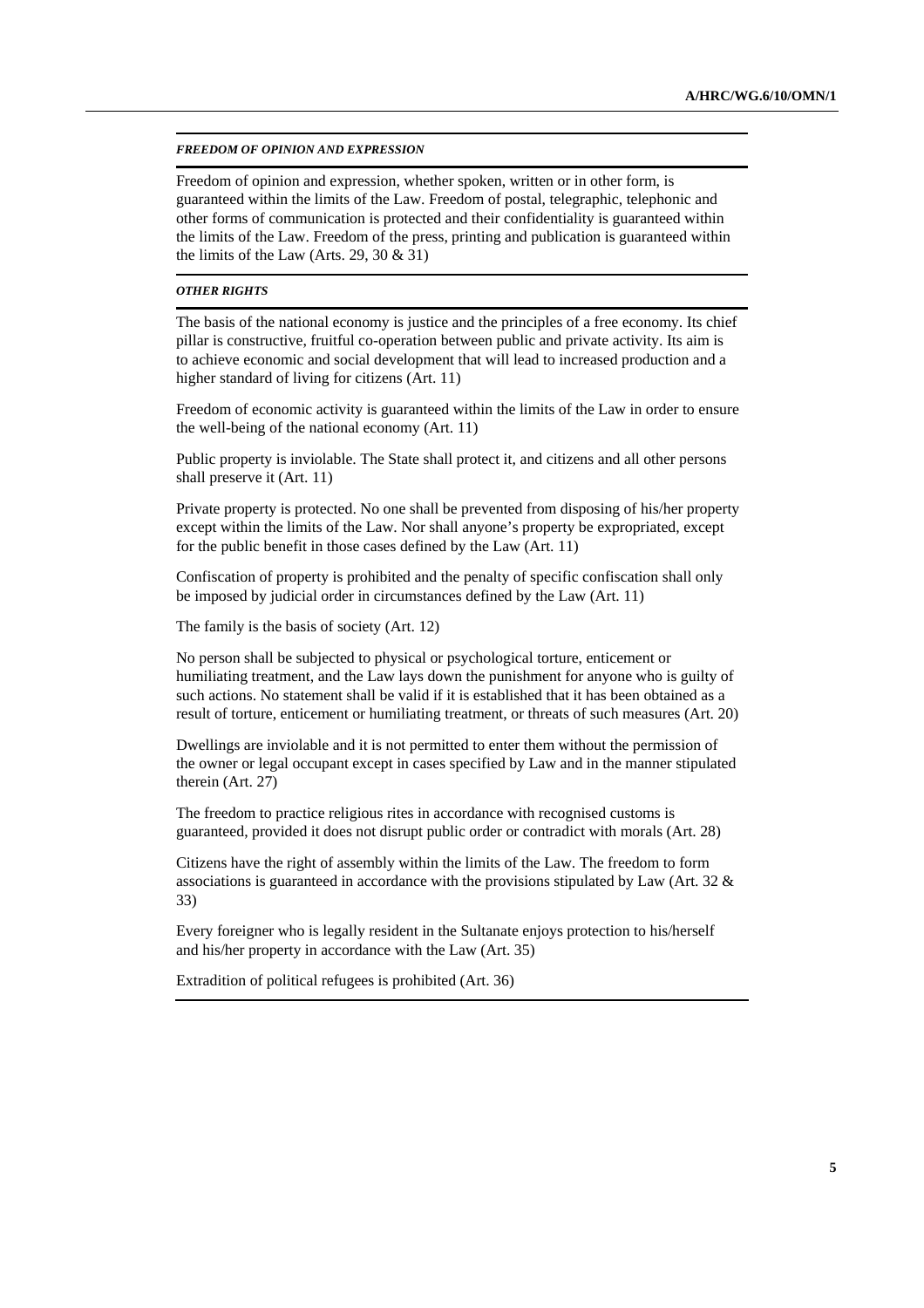## **C. National institutions**

#### **1. The National Human Rights Commission**

16. The National Human Rights Commission (established by Royal Decree 124/2008) was created as an independent institution concerned with human rights and aimed at fostering fruitful and constructive co-operation between government authorities and civil society institutions in Oman. The Commission includes representatives from a range of civil society institutions such as the General Federation of Oman Trade Unions, NGOs, lawyers as well as representatives of government authorities.

17. The Commission is tasked with receiving complaints from individuals seeking protection for human rights and freedoms, reviewing observations made about Oman's human rights record by other governments, international organizations and NGOs, and coordinating with relevant authorities in verifying and taking action on necessary measures. It also contributes to the preparation of human rights reports and promotes greater awareness of human rights throughout the country.

#### **2. The National Committee for Combating Human Trafficking**

18. As part of the growing global response to the issue of trafficking, Oman has strengthened its resolve and efforts to combat human trafficking. These efforts have led to the promulgation of the Law on Combating Human Trafficking (promulgated by Royal Decree 126/2008) and the setting up of the National Committee for Combating Human Trafficking (established by a decision of the Council of Ministers in 2009 in accordance with Article 21 of the Law on Combating Human Trafficking), headed by the Inspector General of Police and Customs. The Committee includes members of various governmental and non governmental bodies. It is responsible for submitting an annual report on its efforts and progress to the Council of Ministers.

19. Royal Decree 63/2009 amended the Labour Law in order to help address human trafficking or forced labour. This amendment imposed stricter penalties on violators and enhanced regulation of the recruitment and employment of expatriate workers in Oman.

20. Victims of human trafficking enjoy free medical and legal care, shelter, and social assistance. A number of dedicated shelters already exist and a new central one is near completion in the Interior Region. In collaboration with NGOs who are assisting in managing such shelters, there has also been an increasing public awareness of this crime. The Royal Oman Police and other authorities are involved in the provision of information, advice and support through toll-free hotlines to victims. Victims are allowed to stay in Oman until the completion of all legal proceedings if they wish to do so. The Committee for Combating Human Trafficking also collaborates closely with the National Human Rights Commission. There has been good progress in the efforts to combat human trafficking. This is indicated by a noticeable increase in the number of reported incidents, prosecutions and convictions

21. The National Committee for Combating Human Trafficking has prepared a national plan establishing procedures for providing assistance to the victims of trafficking. These efforts help identify the perpetrators and bring them to trial. An additional measure being considered to reinforce efforts in this regard is the establishment of a specialized department in the courts, solely dedicated to human trafficking cases . The national plan also focuses on the development of mechanisms for cooperation between the authorities concerned in both the public and private sectors.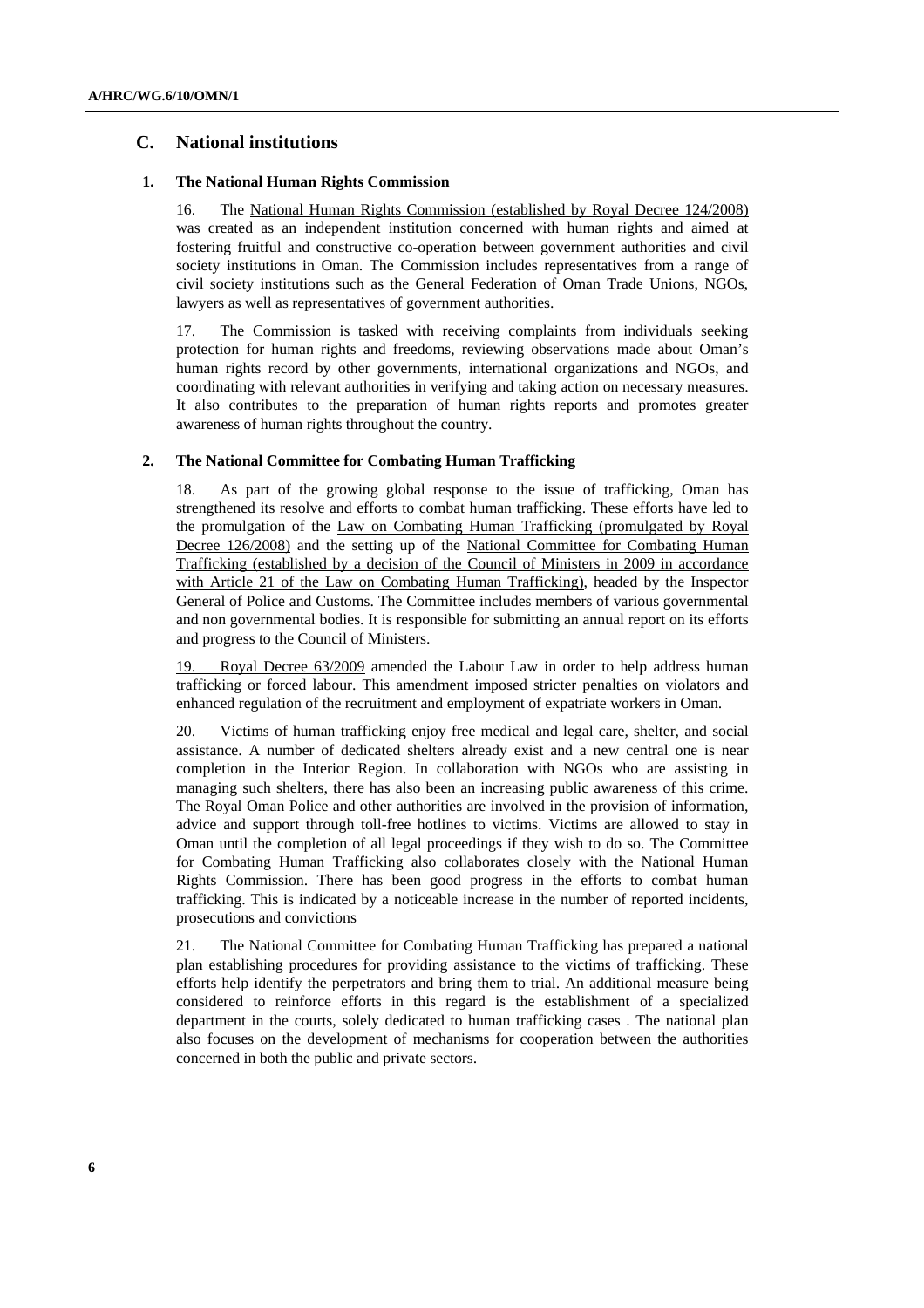#### **3. International commitments**

22. International human rights treaties and conventions ratified by Oman are considered part of the law of the state and are enforceable. Furthermore, applicable laws in Oman should be consistent with the provisions of these treaties. In the event of conflict, the provisions of the international treaties and conventions prevail as they rank higher than domestic laws.

23. Although the Basic Statute of the State takes precedence over any other domestic law, statute or regulation, Articles 72, 76 and 80 of the Basic Statute stipulate that the Basic Statute shall be applied without prejudice to the treaties and conventions which Oman has concluded.

24. Oman has ratified four of the core international human rights treaties. Its first accession was to the Convention on the Rights of the Child in 1996 and its two Optional Protocols in 2004. This was followed by ratification of the International Convention on the Elimination of All Forms of Racial Discrimination in 2003, the Convention on the Elimination of All Forms of Discrimination against Women in 2006 and the Convention on the Rights of Persons with Disabilities in 2009. Oman reported to the Committee on the Elimination of Racial Discrimination in 2006 and to the Committee on the Rights of the Child in 2001 and 2006 as well as with regards to the two Optional Protocols in 2009. It also reported to the Committee on the Elimination of All Forms of Discrimination Against Women in 2009. Oman is committed to initiating a process towards considering acceding into more human treaties as well as the review of its current reservations.

25. Oman is also party to the Arab Charter on Human Rights which entered into force in 2004.

26. A full list of international human rights treaties which Oman has acceded to or ratified, as well as those that have been signed but not yet ratified is provided as Annex II to this report.

## **IV. Promotion and protection of human rights at the national level**

## **A. Economic, social and cultural rights**

27. The right to development, particularly human development, has been an established priority area for Oman over the past forty years. Oman has achieved notable progress in the field of economic, social and cultural rights, particularly in relation to women and children, and in the fields of health and education. The United Nations Development Programme's (UNDP) 2010 Human Development Report listed Oman at the top of the world's ten leading countries that have made the greatest progress in recent decades in education and public health. The report, titled "The Real Wealth of Nations: Pathways to Human Development," examined gains over 40 years in health, education and income, as measured by the Human Development Index (HDI).

#### **1. The right to the highest standards of attainable health**

28. The right to health is upheld in Article 12 of the Basic Statute of the State. Healthcare and treatment are provided free of charge to all citizens and to expatriates working in the government sector. Residents working in the private sector have access to all health services against payment of service charges. Employers bear the cost of providing healthcare to their expatriate employees, whether by direct payment or through participation in an insurance scheme.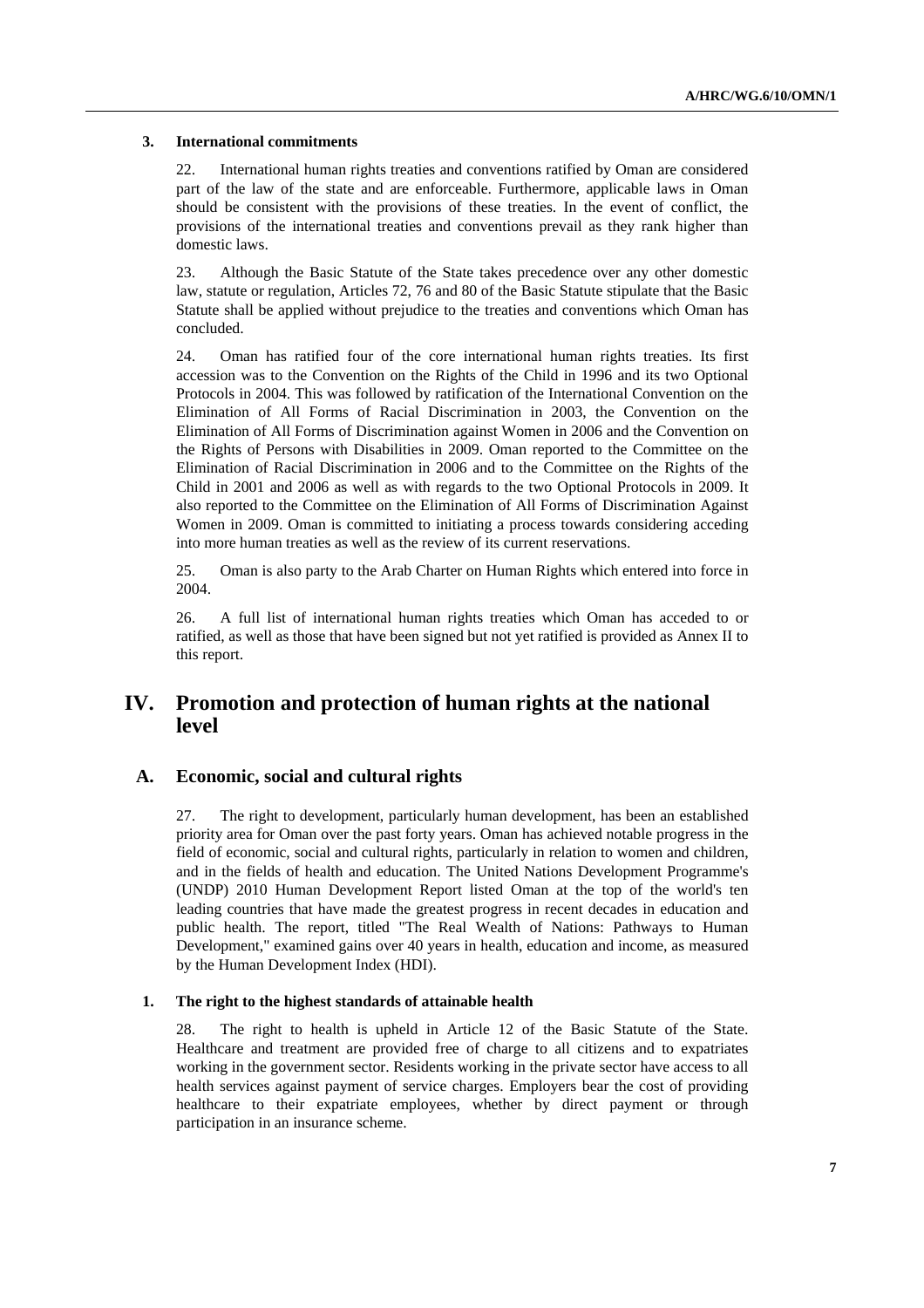29. Oman has realized significant achievements in health development over the past forty years. These achievements have resulted in Oman occupying the first rank in the world in the efficient use of health resources, and the eighth rank in the world with respect to the efficiency of the health system as a whole and rated amongst the top ten countries worldwide in the provision of comprehensive primary healthcare services, according to a report issued by the WHO in 2000.

30. Over the last three decades, life expectancy in Oman has increased from 57.5 years to 72.7 years. The same period has witnessed a decline in mortality rates from 13.3 deaths per 1000 inhabitants in 1980 to 3 in 2009.

31. The government funds over 80 per cent of the total health expenditure, one of the highest percentages globally. In 2010 expenditure on the Ministry of Health was RO 287 million which constituted 12 per cent of the total current expenditure. The health provision network throughout the country is extensive.

32. Given the negative social and economic impact of non-communicable diseases (NCD), Oman has adopted a holistic approach towards their management and control of their risk factors. Free treatment of NCD is afforded from the primary healthcare level to tertiary care facilities with rehabilitation and social integration of those affected. Legislation and enforcement of the regulations prohibiting smoking in closed, public places, tight control on industrial pollution and promoting a healthy lifestyle and diet are some of the measures that have been implemented. Oman has not only sponsored the NCD high level meeting at the United Nations but also has advocated the inclusion of NCD within the UN Millennium Development Goals.

33. Given the rapid development of rural areas and the expansion of road networks, car accidents represent about 34 per cent of the total causes of injuries among the inpatients of the hospitals of the Ministry of Health and the mortality rate due to road accidents represents about 16.2 per cent of total deaths (2009 statistics). Due to this high number of deaths caused by traffic accidents in Oman, the Sultanate has adopted several national and international road safety initiatives. Oman introduced a global initiative that was adopted and approved by the UN in 2003 as a universal document on road safety. The leading role of Oman in the field of safety on the road was commended in the Moscow Ministerial Statement in 2009. Oman is active in trying to find fundamental solutions to road safety and traffic safety is one of the government's top priorities.

#### **2. The right to education**

34. Education in Oman is provided free of charge to all citizens up to the end of grade 12. In 1970 there were only three formal schools with 900 students in the whole country. Oman's national educational program expanded rapidly over the last four decades. In 2006– 2007 about 563,000 students attended 1,053 public schools. The number of students in private schools is about 20,000. There are also extensive programs to combat adult illiteracy.

35. The 2006 Human Development Report found the literacy rate to be 81.4 per cent in adults (older than 15), up from 54.7 per cent in 1990. For the same period, the youth (15– 24) literacy rate increased from 85.6 to 97.3 per cent. The Education sector has garnered a major share of the year 2010 governmental budget with an allocation of approximately RO 868.9 million which forms 35 per cent of the total current expenditure.

36. Oman's first university, the Sultan Qaboos University, opened in 1986. It has continued to expand, recently adding a law college. In total, there are about 20 public postsecondary education institutions in Oman, including technical colleges, colleges of applied sciences and health institutes. More than 350 full and partial-scholarships are awarded each year for studying abroad.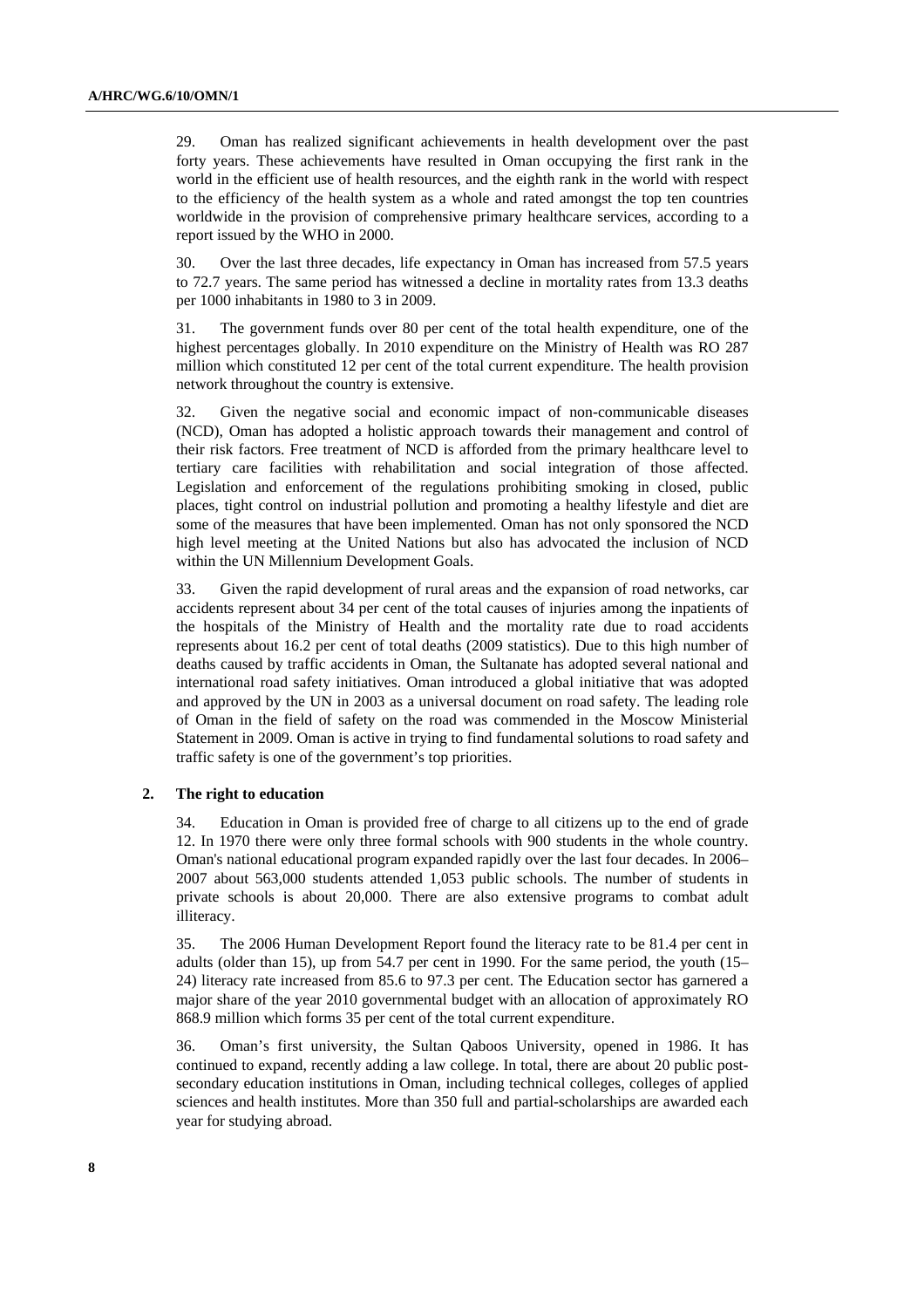37. There are three private universities and 20 private post-secondary education institutions in Oman, including a banking college, a fire and safety college, a dentistry college, and business and management colleges, in addition to 174 training institutes and centres. Most of these public and private post-secondary education institutions offer 4-year degrees, while the remainder provide 2-year post-secondary diplomas. Since 1999, the government has embarked on further development in higher education designed to meet the needs of a growing population. In 2009, approximately 52.9 per cent of Omani high school graduates pursued post-secondary education.

38. Human rights education is an ongoing matter insofar as public education and the media are concerned. Whereas before 2003 human rights were being studied in schools on an ad hoc basis, this has been pursued in a more systematic way since 2003. Human rights concepts, values and principles are now taught in order to ensure that students practice these values in their daily lives.

39. The Ministry of Education's aim of introducing child rights and human rights in an integrated manner utilizes the 'Charter on Child and Human Rights Concepts'. Since the 2008–2009 school year, this has been introduced in grades 1–4 and informs the curriculum in a range of subjects including Islamic education and culture, Arabic language, social studies, life skills, science, mathematics, information technology, English language, school sports, music and arts. It is intended to expand this to grades 5–7.

#### **3. The right to work**

40. Article 12 of the Basic Statute of the State emphasizes that every citizen has the right and freedom to pursue work of his/her choice.

41. The Civil Service Law (promulgated by Royal Decree 120/2004) gives equal rights and duties to those who hold public jobs, whether Omanis or not, male or female. This law regulates the relationship between the employee and the administrative unit and ensures job stability, a decent living and family stability for the employee. It also grants protection and essential securities to the employee throughout his/her career that lead to working in a safe and healthy environment. The employee has allowances for housing, electricity, water, telephone and transportation.

#### **4. Women's rights and gender equality**

42. In taking a proactive stance in advancing women's rights, Oman has achieved 50 per cent participation of girls in school enrolments, women constitute 55 per cent of university students and some 30 per cent of the work force in the government sector and 19.3 per cent in the private sector – where many posts are taken by expatriate male workers.

43. Women have the right to vote, and enjoy equal opportunity to run for office. Four Omani women currently serve at ministerial rank (three are full cabinet members) and fifteen women serve on the State Council. There are also four women serving at ambassadorial rank, including Oman's current ambassadors to the USA and Germany. Women participate fully as equals in all spheres of life and are encouraged to do so by the government. Royal Decree 125/2008 amended the System of Entitlement to Government Land directing the Ministry of Housing to include women in government land grants which had previously only been awarded to men. Oman is committed to continuing to examine all areas of life in order to enhance the equality of Omani women, as ratification of the International Convention on the Elimination of All Forms of Discrimination Against Women has indicated. It is noteworthy that Oman amended its Law on Omani Passports to permit a woman to obtain a passport without requiring her husband's approval. Furthermore it is customary for women to keep their original family name upon marriage.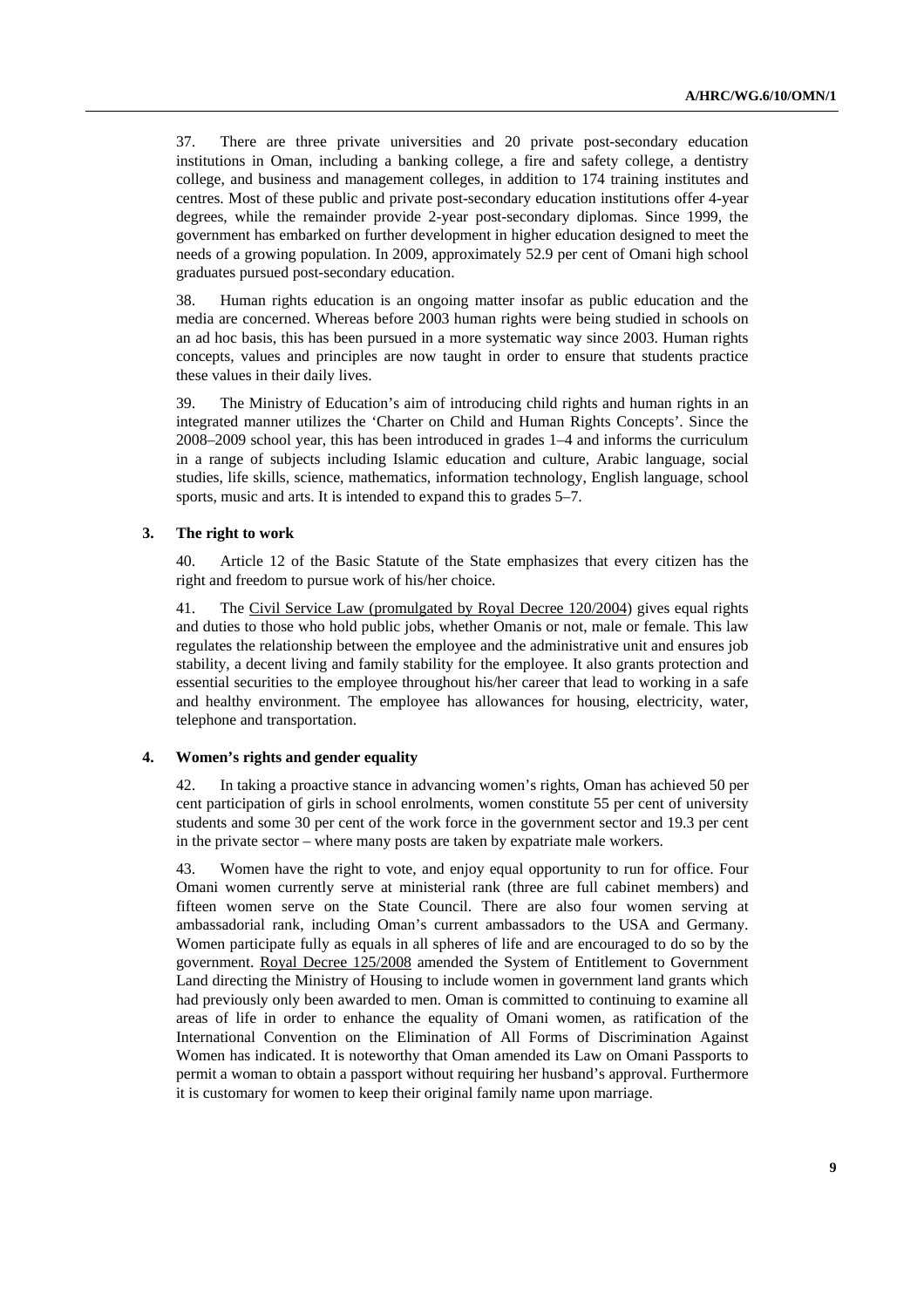44. As education amongst women has risen, so has the average age of marriage – from 20.7 years for females and 24.7 years for males in 1993, to 25 and 28 years respectively in 2003. Fertility rates have fallen significantly over the past three decades – the total fertility rate falling from 10.13 children per woman of reproductive age (15–49 years old) to 3.3. Fertility decline is due to several factors namely the high rate of education especially for females, the increase in the marriage age and birth spacing. Services promoting birth spacing were introduced in Oman in 1994, due to the realization of the positive role it would play in reducing female mortality and morbidity and ensuring their health. These services are provided free of charge and outline a range of options for birth spacing. Existing data shows an increase in the percentage of women who space between pregnancies for a period of 3 years or more from 20.8 per cent in 1996 to 37.7 per cent in 2009.

45. Premarital services are provided in all regions, where couples who wish to marry are given medical examinations and receive guidance concerning genetic blood diseases. The Ministries of Health, Social Development, Education, represented by its Directorate General for Scouts and Guides, Endowments and Religious Affairs, and Information, as well as NGOs and associations such as the Omani Women's Association and the Directorate General for Scouts and Guides, collaborate in facilitating the dissemination of health messages about the link between genetic diseases and consanguineous marriages.

46. To encourage women into the labour force, the Labour Law (promulgated by Royal Decree 35/2003) ensures the protection of women by prohibiting their dismissal for reasons of sickness, pregnancy or childbirth. Women working in the government sector are entitled to maternity leave of fifty days with full pay for a maximum of five times throughout the duration of their service, in addition to unpaid leave of up to one year.

47. According to the Basic Statute, the family is the basis of society, and the Law regulates the means of protecting it, safeguarding its structure, reinforcing its ties and values, providing care for its members, and creating suitable conditions for the development of their aptitudes and capabilities. This is based on a firm belief that the family has a vital role to play in society and also on the fact that attention to the family leads to the wellbeing of society.

### **5. Children's rights**

48. Oman acceded to the Convention on the Rights of the Child in 1996 and both its Optional Protocols 2004. On ratifying the Convention, and as a testament to its good faith in giving effect to those commitments, the government established a National Committee Concerned with Following-up the Implementation of the Convention on the Rights of the Child, composed of representatives from different government authorities and civil society institutions. Oman has carried out numerous activities to promote awareness of its provisions. Oman's report was reviewed by the CRC Committee in 2001 and marked the first occasion in which Oman had appeared before a human rights treaty body. Its second periodic report was reviewed by the Committee in 2006. Its third and fourth periodic reports are due in 2012. The Sultanate has taken numerous steps in raising awareness of the provisions of the Convention, and is currently working on preparing a draft Law of the Child. In 2010, Oman lifted four of its reservations to the Convention and limited its fifth and only remaining reservation.

49. The Basic Statute of the State upholds education as a cornerstone of community progress. Oman has made education available and accessible to all.

50. Ministry of Health statistics show that infant mortality (less than one year old) has dropped from 118 per 1,000 live births in the early 1970s to 10.5 per 1,000 births in 2009, and that the under-5 mortality rate dropped from 181 to 11.7 in the same period. The data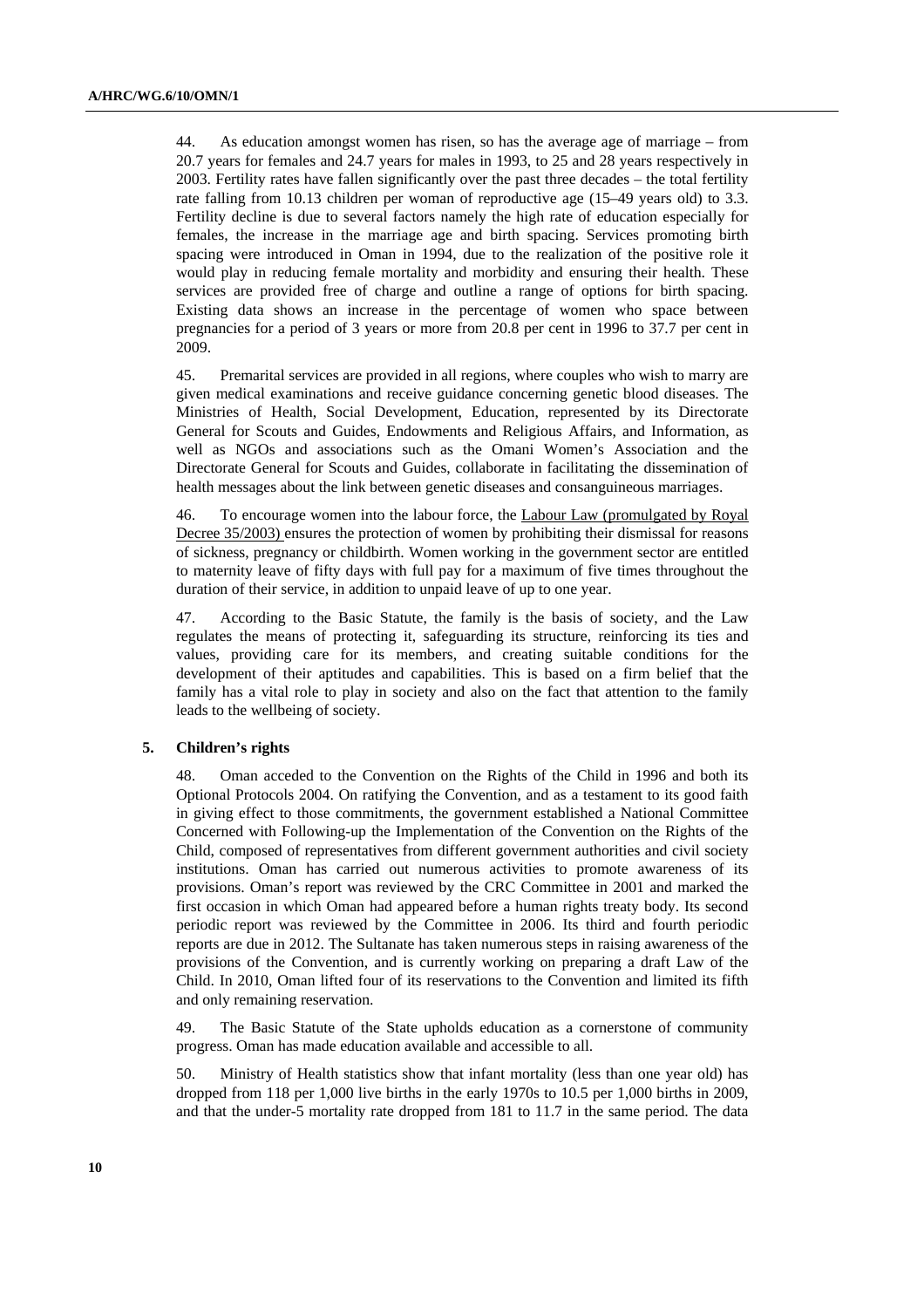shows no significant differences in mortality rates between Omani nationals and the expatriate community (10.5:9.7 for infants and 12.4:12.2 for under-5s).

51. Oman is also committed to strengthening certain areas of child protection. In relation to child abuse, for example, the Ministry of Health has begun monitoring cases, introduced a reporting system, is developing a reference guide and has conducted training courses for workers in health centres in investigating such abuse. The Ministry of Health is also collaborating with other ministries in proposing legal provisions for ensuring child protection.

52. The Labour Law includes provisions that prohibit those below the age of 15 from taking up employment or entering the workplace. The Labour Law prohibits the employment of under-18s for a period exceeding six hours per day. It is further prohibited to make under-18s work overtime, to work between 18.00 and 06.00, or to work during holidays or weekends.

#### **6. Social security system**

53. The Social Security Law, promulgated by Royal Decree (87/84) on 3 November 1984, grants a monthly pension to individuals and families who have no source of income or financial support. The Law also covers all those segments of people who do not benefit from the retirement system, or whose retirement pensions do not satisfy the needs of the family. The beneficiaries of the system include orphans, widows, divorcees, prisoners' families and those unable to work due to an illness or disability. In addition to the monthly pension, the beneficiaries are exempted from government service fees. They also get service and in-kind assistance such as scholarships, social housing, and medical equipment for the disabled and sick persons. Over 52,000 cases benefit from the social security system.

#### **7. Juveniles**

54. The Law on Juvenile Accountability (promulgated by Royal Decree 30/2008) has significantly advanced guarantees for juveniles. This Law defines a juvenile as any male or female under eighteen years old. This Law is directed towards reform and rehabilitation and provides for the establishment of special departments for the care of and rehabilitation of delinquent juveniles; for example the Juvenile Affairs Department, the Juvenile Guidance House, the Juvenile Supervision House in the Juvenile Police Unit and the Juvenile Reformation House. Juvenile cases are dealt with exclusively by specialized juvenile courts, and the Law stipulates that the trial of a juvenile shall be held in closed sessions in order to make sure that the future of the juvenile is not compromised.

## **B. Civil and political rights and fundamental freedoms**

#### **1. Freedom of opinion and expression**

55. Articles 29 and 31 of the Basic Statute of the State guarantee the freedoms of opinion and expression, and the freedom of the press. Article 33 guarantees the right to form societies (i.e. NGOs or professional associations). These provisions, as well as the Press and Publication Law (promulgated by Royal Decree 49/84), provide the appropriate climate for the Omani press to practice this freedom responsibly. As Article 31 stipulates, it is prohibited to print or publish material that leads to public discord, violates the security of the state or abuses a person's dignity and his rights.

56. There is provision in the Press and Publication Law (amended by virtue of RD 87/2004) for the private sector to establish newspapers, publication houses, printing presses and advertising companies. The private sector can also establish, manage and operate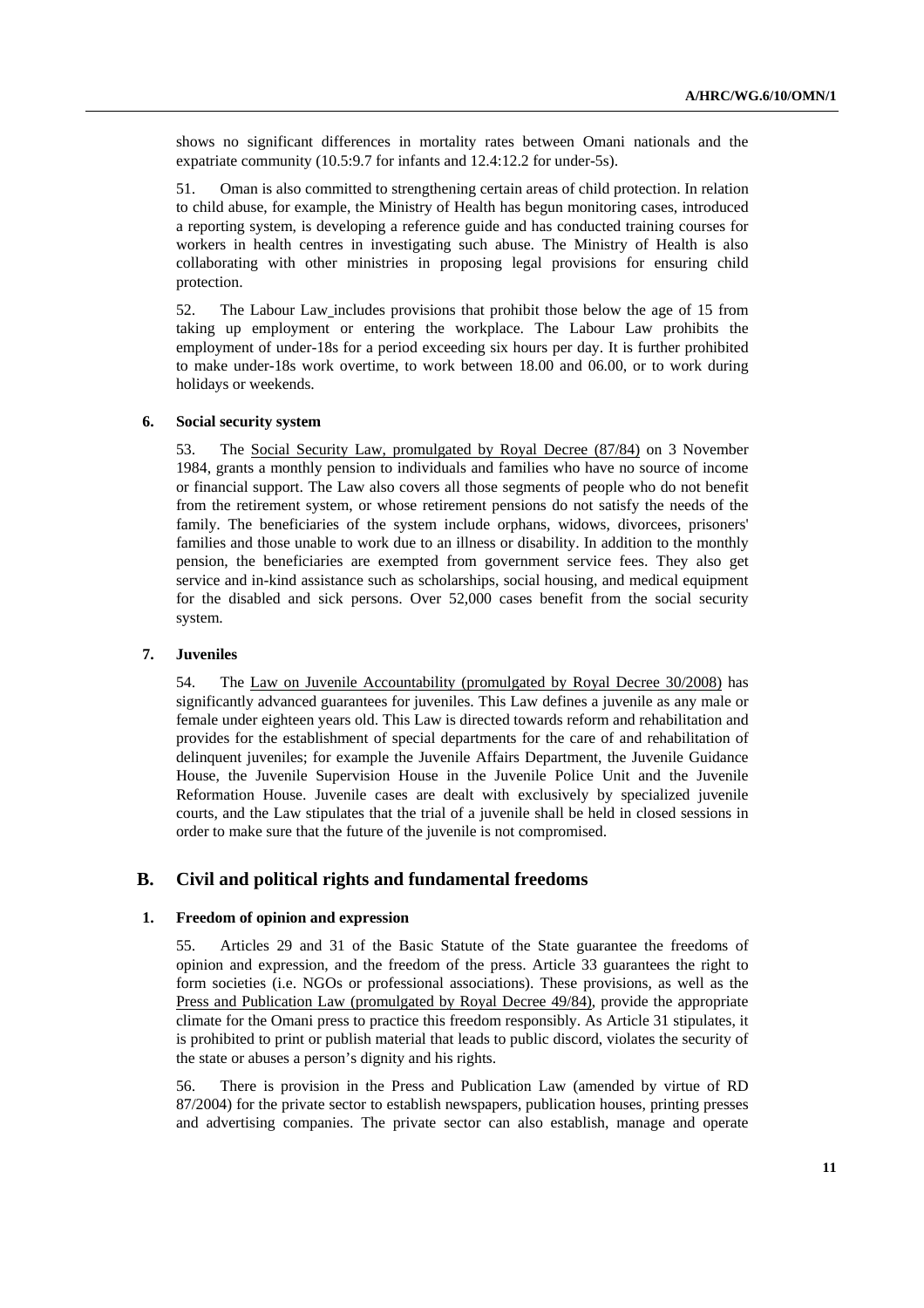private radio and television broadcasting, in accordance with the Law on Private Radio and Television Establishments (promulgated by Royal Decree 95/2004) and its Executive Regulations issued by Ministerial Decision 39/2005. As regards websites, the Law only bans pornographic sites because they are inconsistent with the morals and traditions of society, and websites that are offensive to religions.

57. There are nine daily newspapers in Oman and some 80 daily, weekly, bi-monthly, monthly, quarterly and annual newspapers and magazines. The number of publishers stands at around 20 and more than 70 printing presses are in operation. There are a number of state-run radio and television channels as well as a state-owned electronic network (Omanet). The number of privately-owned radio and television channels amounts to three radio stations operated and broadcast via FM, and a 24 hour TV station.

58. In October 2010 "The Public Authority for Radio and Television" was established by (Royal Decree 108/2010). The Authority has legal personality, acts as a public authority, enjoys financial and administrative independence and carries out its activities as per commercial rules. This sector was previously under the Ministry of Information.

59. There are two major telecommunication and internet providers: Omantel which is a joint public-private company and Nawras which is a fully private sector operator. The number of internet users has increased dramatically from 12,000 users in 1996 to 1.5 million in 2010.

60. The Omani Journalist's Association was inaugurated in November 2004 and aims to spread awareness in relation to journalism and the media, to contribute to the flourishing of the Omani press, to enhance the professionalism of journalists and contribute to the protection of the principles of journalism based on the traditions of society, professional ethics and the upholding of the rights and interests of journalists. The Association has been accepted into the International Press Association. The Oman Writers' Association was inaugurated in October 2006 and aims to support literary and intellectual movements in Oman and freedom of thought, to encourage dialogue, to defend the writer's rights in cooperation with the competent authorities, to endeavor to promote cultural dialogue and exchange information and expertise with Arab, regional and international authorities.

61. The significance of this right in the Omani society is captured in the words of His Majesty Sultan Qaboos bin Said, when he emphasized during a visit to Sultan Qaboos University, in the year 2000, that, "Confiscation of thought is a major sin and we do not allow the confiscation of thought".

#### **2. Nationality**

62. Oman does not discriminate between those eligible for Omani nationality based on the grounds of *inter alia* their gender, colour, origin, religion or belief as long as they meet the necessary legal conditions.

63. Oman has procedures in place to deal with any difficulties related to nationality issues in order to preclude the phenomenon of statelessness. The Law Regulating the Omani Nationality (promulgated by Royal Decree 3/83) stipulates eligibility for Omani citizenship. Those eligible are granted Omani citizenship and have their rights guaranteed by law. Omani citizenship is granted by Royal Decree. The phenomenon of statelessness, "bedoon", is non-existent in Oman.

64. According to Article 36 of the Basic Statute, a foreigner can apply for political asylum and residence in Oman if facing persecution on political grounds, provided that this does not run counter to the general policy of the Sultanate, and until such time as those dangers have abated.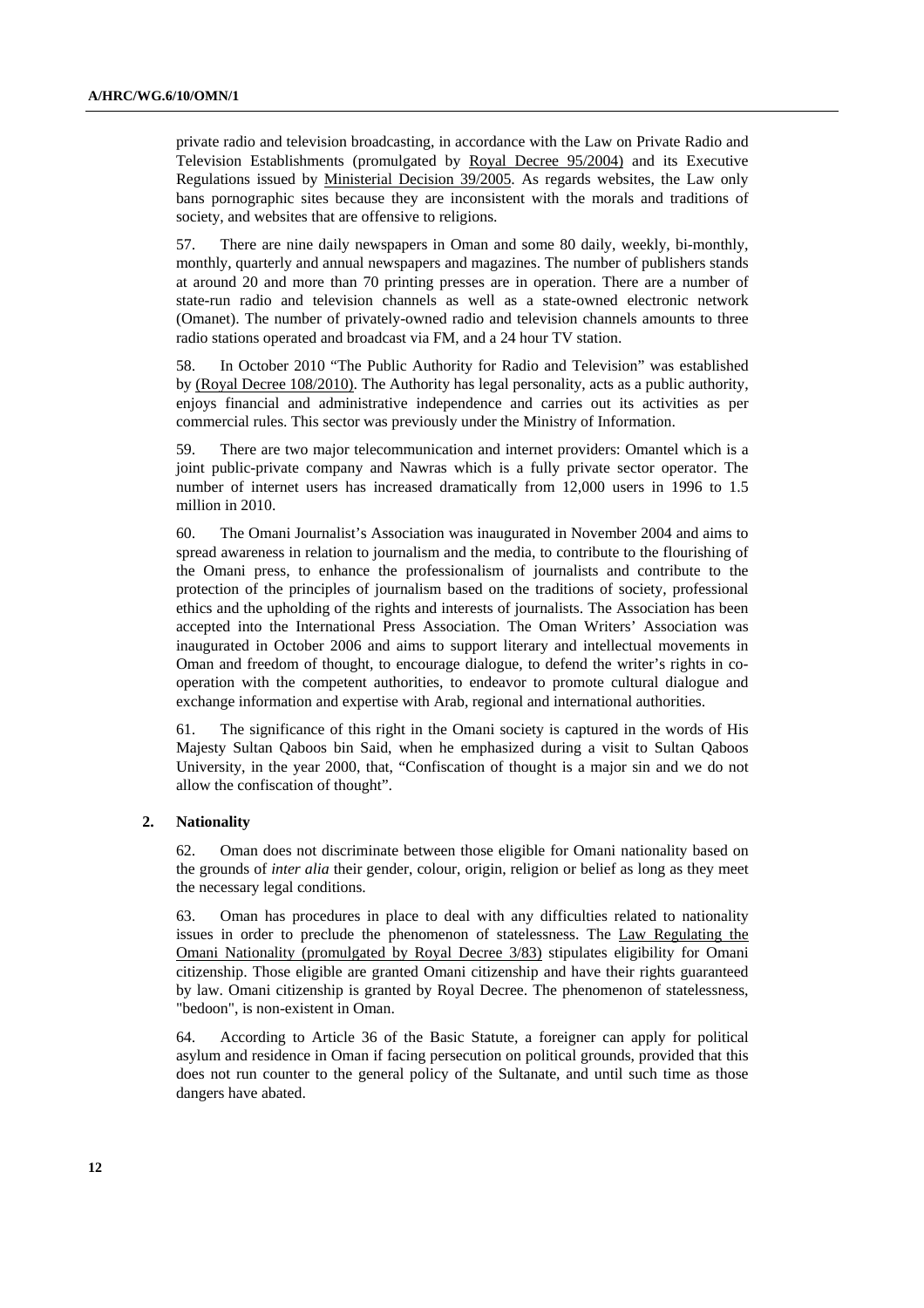#### **3. The rule of law**

65. The Royal Oman Police and public Prosecution are bound by the Basic Statute of the State, the Police Law (promulgated by Royal Decree 35/90), the Law on Criminal Procedures (promulgated by Royal Decree 97/99) and other laws. These laws guarantee personal freedom and that no person shall be arrested, detained or imprisoned except in designated places and in prisons covered by health and social care schemes. No person shall be subjected to any physical or mental torture, inhuman or humiliating treatment. Any statement or confession shall be invalid if it is made under torture or even under the threat of torture. The accused shall be treated as innocent until he/she is proven guilty by law, and must not be physically or morally harmed. Any arrested person shall be informed of the reasons for his/her arrest immediately, and shall be given the right to contact whoever he/she wants. Consideration shall be given to the fact that the person and property of any expatriate in Oman is protected in accordance with the law. No person or residence shall be searched without the permission of a competent judicial authority.

#### **4. The administration of justice**

66. The Basic Statute of the State provides for the judiciary to have a supreme council that oversees the proper functioning of the courts and its auxiliary bodies. The Supreme Judiciary Council was established by Royal Decree 93/99 and is the highest judicial authority in the country, headed by His Majesty the Sultan. The Law of the Administrative Court (promulgated by Royal Decree 91/99) provides for the establishment of a council for administrative affairs whose terms of reference are determined in a manner that establishes and realizes the principle of the independence of courts and ensures judicial immunities granted to judges in order to uphold their independence and integrity.

67. The integrity and impartiality of the judicial system is evident in the fact that hearings are generally held in public in accordance with the provisions of Article 63 of the Basic Statute of the State. In all cases the pronouncement of verdicts are open sessions.

68. In order to ensure technical and professional integrity of legal procedures and their quality, the work of judges is subject to inspection as stipulated in the Law on Judicial Authority. In 2010, the Higher Judicial Institute was established by Royal Decree 35/2010, entrusted with enhancing the training of judges and public prosecutors, as well as more junior members of the judiciary. The Public Prosecutor conducts criminal proceedings on behalf of society, supervises criminal investigations and attends to the enforcement of criminal law, the pursuit of the guilty, and execution of judgments. The Public Prosecution Law (promulgated by Royal Decree 92/99) regulates the activity of the Public Prosecutor.

69. Thirty-three Mediation and Conciliation Committees have been established by the Ministry of Justice pursuant to the provisions of the Law on Mediation and Conciliation (promulgated by Royal Decree 98/2005). These Committees reflect the customs and traditions of Omanis in resolving disputes amicably out of courts.

#### **5. The penal system**

70. The concepts of reformation and deterrence lie at the heart of Oman's approach to penal policy.

71. The rights of inmates are addressed in the Law of Prisons (promulgated by Royal Decree 48/98). This Law refers in some detail to the Executive Regulations under the Law of Prisons (issued by Ministerial Decision 56/2009). For example, Article 5 of the Law of Prisons stipulates that no one shall be put in prison except with a written order from a competent judicial authority. The teaching of illiterate inmates is obligatory and the Prison Administration provides other inmates with vocational training. Inmates are encouraged to practice arts, crafts and other cultural activities. Education is provided for all prisoners to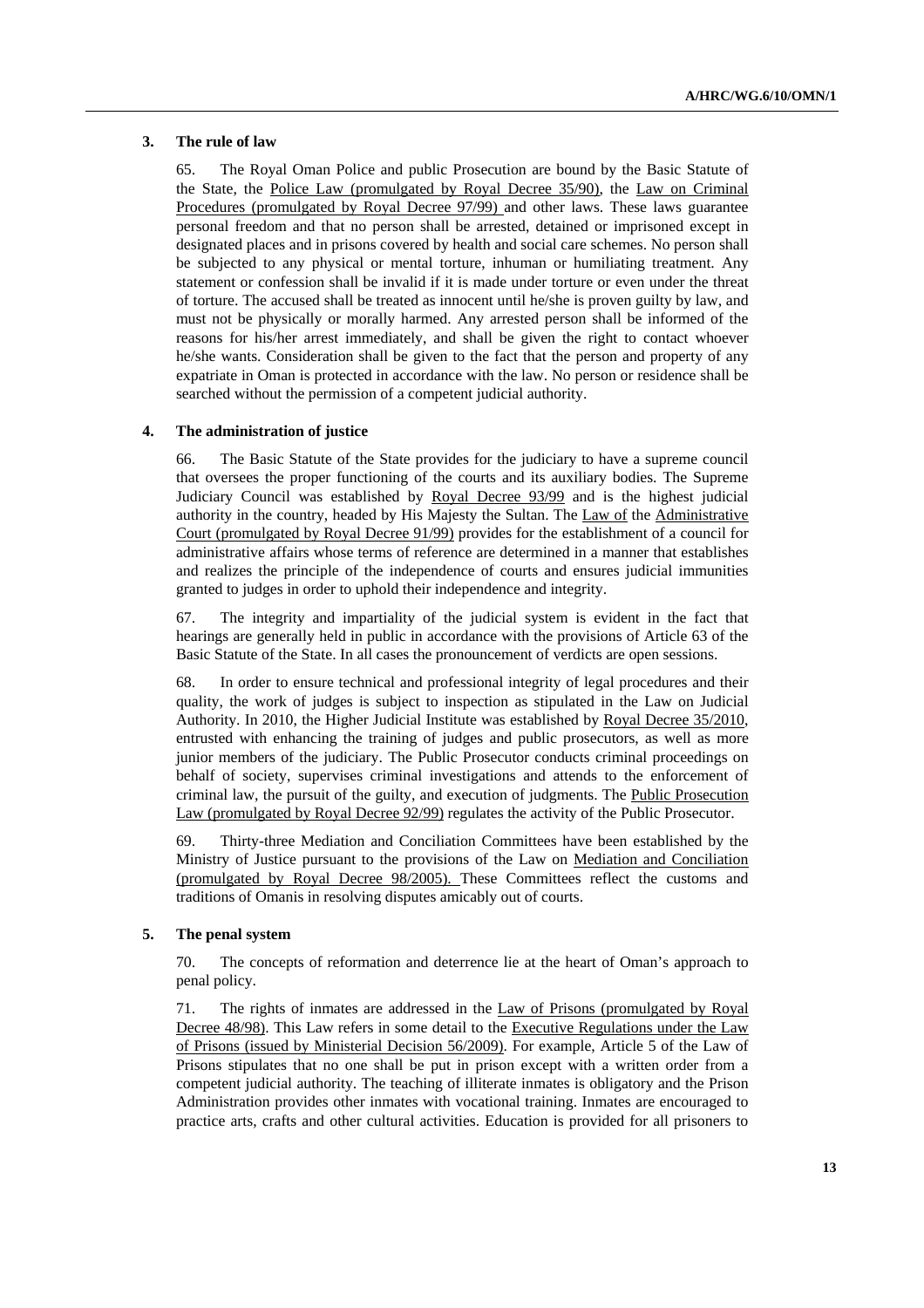the level of higher education. Religious practice is guaranteed by law as well as health and social care. As far as pregnant inmates are concerned, they shall enjoy special treatment in terms of food and the jobs assigned to them. The child's birth certificate shall not indicate his/her birth in prison or the fact of his/her mother being in prison. If a child is born in prison he/she shall, based on the mother's wish, stay with the mother until the age of two. At that age, or should the mother not want him/her to remain with her during that period, the father of the child shall have custody. Finally, inmates are released annually based on good behaviour and on humanitarian grounds.

72. Oman has established a new prison, the Central Prison at Sumail. This 600,000 square meters prison has the capacity for 4,000 beds and cost RO 52.896 million. It has 6 classrooms, 3 laboratories for computer-education, 3 reading rooms and 6 libraries containing nearly 20,000 books. It has 20 halls for various cultural, sport and entertainment activities and 4 rooms for conducting various workshops where inmates are trained to master a profession while serving their sentence. As for awareness and reformation programs for the inmates of the Central Prison, these include educational, health care, physical and religious activities. The new prison not only meets widely accepted human rights standards, but exceeds them.

#### **6. Counter-terrorism**

73. In an effort to fight the global phenomenon of terrorism, Oman has passed the Law on Combating Terrorism (promulgated by Royal Decree 8/2007). This Law ensures implementation of the Arab Treaty for Combating Terrorism (ratified by Royal Decree 55/99), the Convention of the Organisation of the Islamic Conference on Combating Terrorism (ratified by Royal Decree 22/2002) and the GCC Convention on Combating Terrorism (ratified by Royal Decree 105/2005). The Sultanate has also issued the Law on Combating Money Laundering and the Financing of Terrorism (promulgated by Royal Decree 79/2010).

74. The Law on Combating Terrorism also provides for the re-formation of the National Committee on Combating Terrorism whose powers are defined by a resolution of the Omani National Security Council that supervises it.

75. Severe penalties are imposed on those who are proven to have established, funded or managed a terrorist organization as well as for other crimes committed in relation to terrorism.

#### **7. Capital punishment**

76. In Oman, capital punishment is very rarely carried out. Furthermore its use is governed by numerous limitations and guarantees.

77. Capital punishment is only used in the most serious crimes, such as premeditated murder and serious drug trafficking crimes.

78. The record indicates that the overwhelming majority of capital punishment sentences are commuted. Procedures in place provide for numerous stages of review:

 (a) First death penalty sentences are appealed by the Public Prosecutor as provided for in the Law on Criminal Procedures.

Then the case file is sent to a panel consisting of the Adviser of State for Justice, the Adviser of State for Criminal Affairs and the Grand Mufti of the Sultanate of Oman to give their views on the case.

The family of the victim has the opportunity to pardon the offender if they so wish.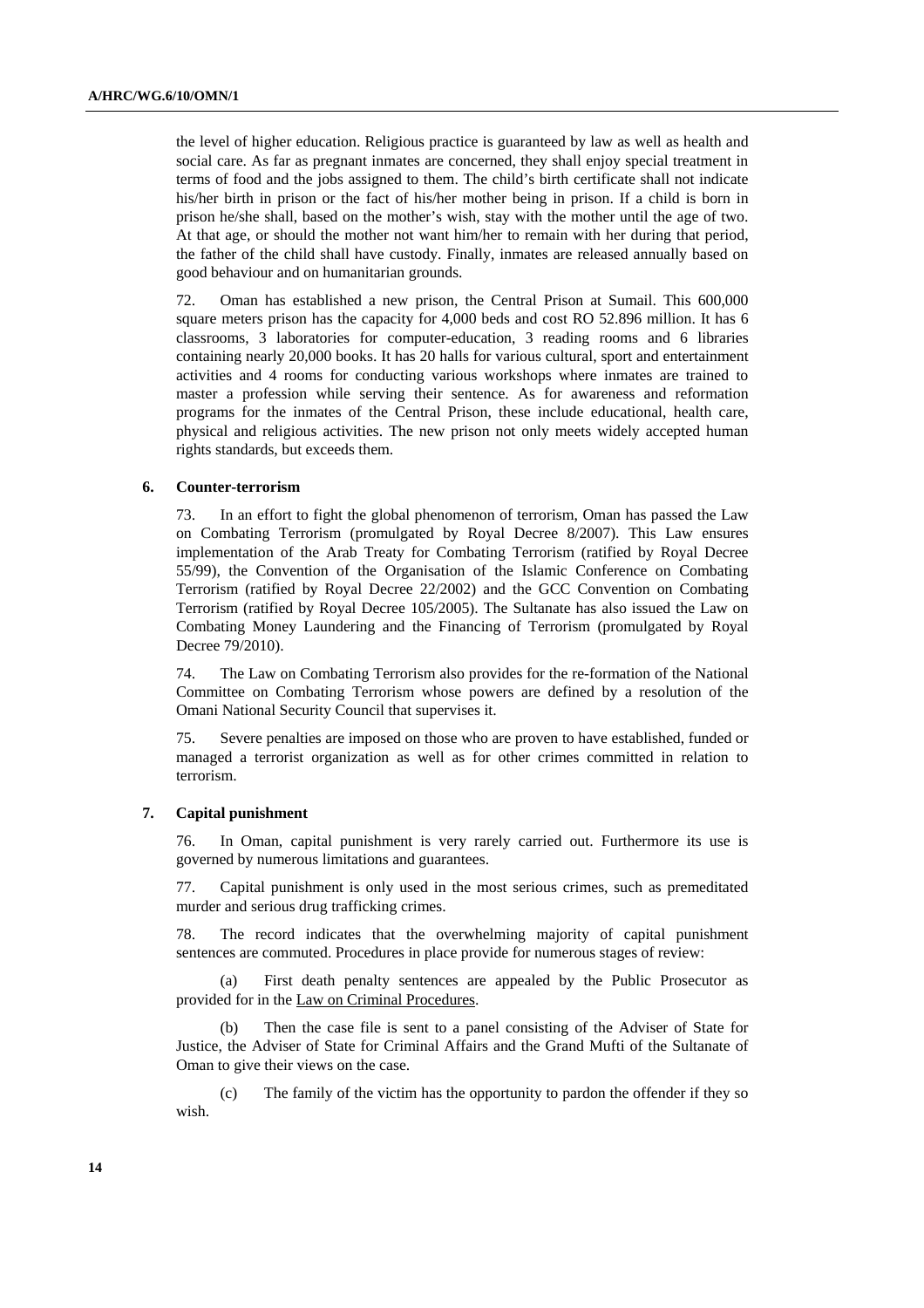(d) An appeal made to the Supreme Court.

 (e) In the final analysis and in accordance with law, capital punishment can only be carried out with the approval of His Majesty the Sultan. In many cases clemency is granted.

### **C. Promotion and protection of the rights of specific groups**

#### **1. The rights of persons with disabilities**

79. Oman ratified the Convention on the Rights of Persons with Disabilities in 2009. It is scheduled to report to the Committee in 2011.

80. These rights are upheld through the Law on the Welfare and Rehabilitation of the Disabled (promulgated by Royal Decree 63/2008), which extends to persons with disabilities the rights to *inter alia* health, education, employment and housing.

81. Oman guarantees the protection of children with disabilities from any activity that could be detrimental to their health and physical, mental, emotional or social welfare. Disabled children have the right to enjoy all the rights and privileges provided by the Law for the Welfare and Rehabilitation of the Disabled. They also have the right to early diagnosis and to obtain an official certificate approved by the competent authority attesting the type and nature of their disability.

82. The provision of quality healthcare to premature, underweight and disabled infants has led to an increase in infants' survival rates in the past three decades, which has resulted in the need for more services for children with disabilities. Most of these children suffer from genetic disorders that cause disability. The Ministry of Health, in collaboration with other government authorities and NGOs, endeavours to provide integrated healthcare for disabled children – from rehabilitation services, physical therapy, vocational rehabilitation, to services provided for hearing, sight and speech-impaired children.

#### **2. Expatriate workers in the private sector**

83. The rapid pace of economic development witnessed by Oman and the growth of the economic activity of the private sector, as well as the rising number of its employees, was accompanied by a continuous process of updating its labour laws to keep pace with these developments.

84. In 2003, a new Labour Law was promulgated by Royal Decree 35/2003. It includes, provisions and terms of the employment of Omanis and expatriates, employment contracts, wages, leaves, working hours, employment of juveniles, employment of women and occupational safety and health, as well as provisions relating to the representation of employees, establishment of trade unions, and settlement of labour disputes.

85. In order to protect the rights of both employees and employers, the Law allows employers to recruit expatriates only after obtaining a permit from the Ministry of Manpower, which has established prerequisites to recruit such employees, including the conclusion of a written employment contract to be valid and have legal force. Such contract shall include the name of the employer and the organization and the address of the workplace, as well as information about the employee, his/her nationality, nature and type of work assigned to him/her, the contract duration, and the salary and other privileges and remuneration, in addition to other legal requirements.

86. The Law grants employees priority in obtaining their rights in case the establishment is shut down or declared bankrupt. The Law determines the mechanism by which wages are paid to employees and only permits the forfeiture or waiver of wages due to the employees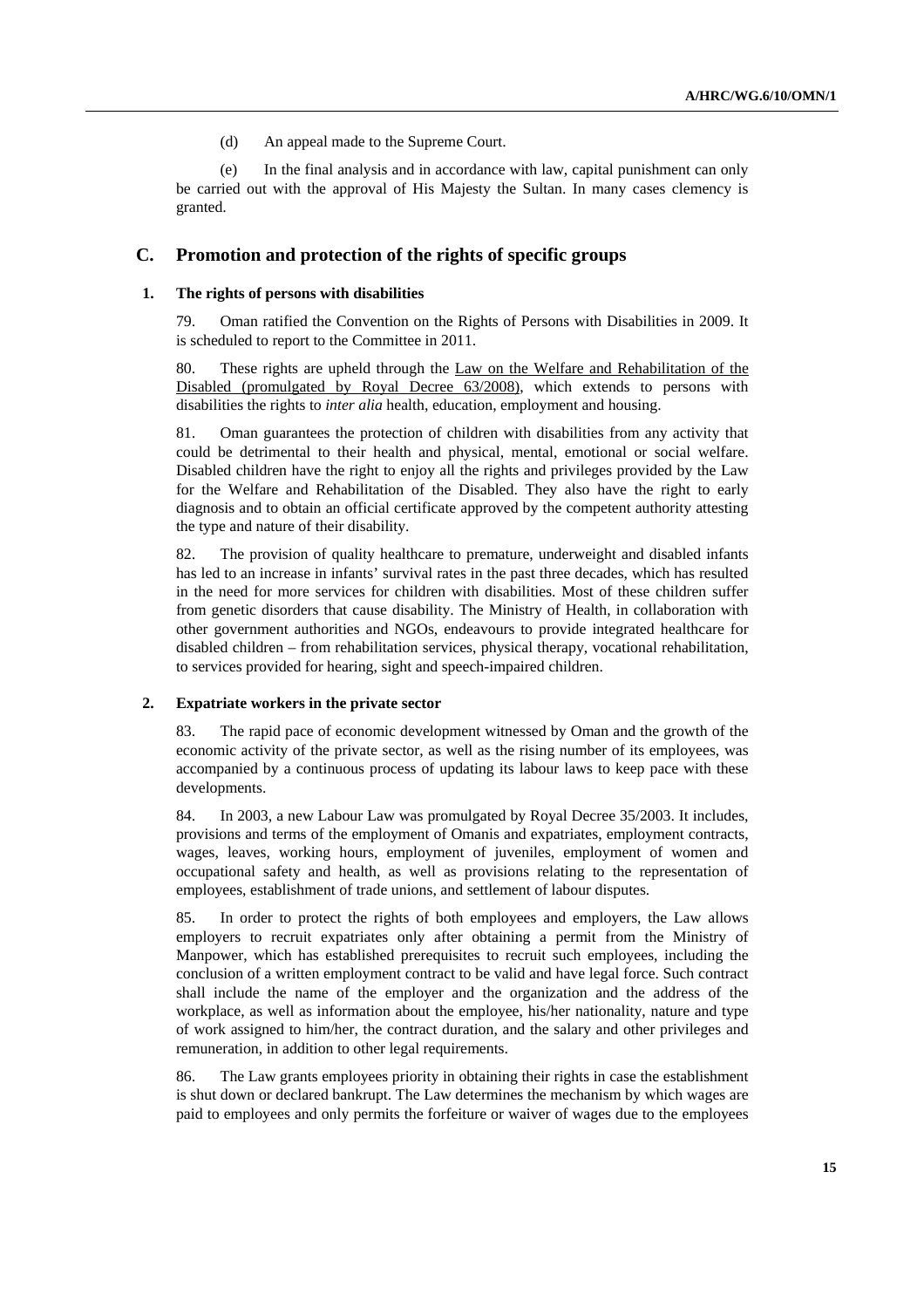if the same is carried out according to the prerequisites stipulated by the Law. The Law also determines the employees' daily and weekly working hours and leaves of various types: annual, emergency, public holidays and weekends, in addition to overtime pay.

87. The Labour Law stipulates that an employee shall not work more than 9 hours a day with a maximum of 48 hours per week, and that one or more meal and rest breaks of not less than half an hour shall be allowed during the working hours so that the continuous working period would not exceed 6 hours. An employee shall also be entitled to overtime pay for any hours worked beyond his/her official working hours, or to leave in lieu of overtime hours worked.

88. Furthermore, the Law ensures protection and safety for the employees as work is banned in construction sites or in open areas during the midday hours, specifically between 12:30 p.m. and 03:30 p.m. during the months of June, July and August of every year in order to protect the employees and preserve their health.

89. Since the Labour Law did not include domestic helpers, Ministerial Decision 189/2004 regarding the employment rules and conditions of domestic helpers was passed in 2004. It covers the following:

- Their recruitment licensing requirements.
- Their employment contracts, medical examinations and labour cards.
- The employer's obligations to pay their monthly wages and to provide them with appropriate food and accommodation as well as medical care and air passage.
- Definition of their duties.
- Determination of a mechanism to settle the disputes that may arise between the employee and employer in a manner that protects their rights.

90. In 2006, Royal Decree 74/2006 was promulgated to amend the Labour Law with a view to granting employees in private sector establishments the opportunity to form trade unions in accordance with international labour standards. Members of these trade unions enjoy the necessary degree of independence and protection. Workers in Oman have the right of protest and collective bargaining as per the provisions of the Law. Accordingly, the following has been achieved:

 (a) Registration and proclamation of (86) trade unions in the Sultanate (up to October 2010) that represent employees (Omanis and expatriates) in private sector establishments in various economic activities and sectors.

 (b) Proclamation of the General Federation of Oman Trade Unions (GFOTU), by holding the founding conference on February 10, 2010, with the participation of representatives of the Arab Labour Organization, International Labour Organization, International Federation of Trade Unions, International Federation of Arab Trade Unions, the American Center for International Labour Solidarity, the Norwegian Federation of Trade Unions, and representatives of Arab labour unions. During this conference, the board of the General Federation of Oman Trade Unions and the members of the Financial Control Committee were elected. The Union includes all the trade unions in the Sultanate of Oman as members.

91. The Ministry of Manpower issued Circular 2/2006 in 2006. It stipulates that employers may only retain the passports of expatriate employees in execution of a court order. Furthermore, in order to facilitate dealing with documents within the country for expatriate employees and all residents, the Directorate General of Civil Status has started to issue resident cards to be used in all official procedures as an identification document so that they do not have to carry their passports all the time.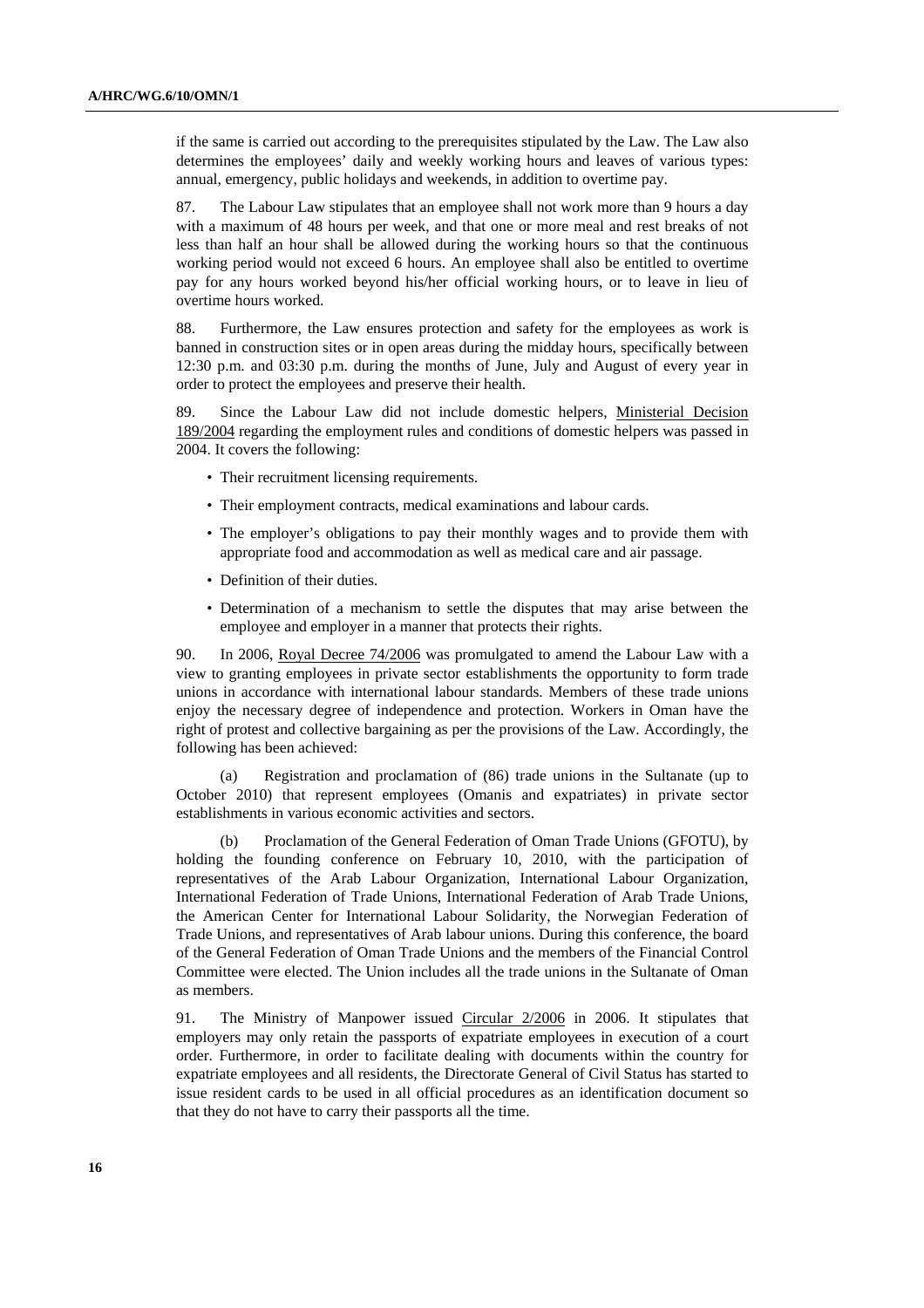92. Six years after the issuance of the Labour Law of 2003, and in order to provide increased protection for the employee and the employer, the Labour Law was amended on October  $31<sup>st</sup>$  2009 by Royal Decree 63/2009. The amendments includes imposing stricter penalties on violators in order to regulate the recruitment and employment of expatriate manpower in the labour market so as to conform to legal provisions to prevent the occurrence of any case that may involve human trafficking or forced labour. Prior to the implementation of the new legal provisions, private establishments were granted a grace period to adjust their situations, during the period from November  $15<sup>th</sup>$ , 2009 up to July  $31<sup>st</sup>$ , 2010. This includes allowing the following:

 (a) Transfer of expatriate employees from one establishment to another owned by the same employer, regardless of their occupation. (52,885) workers took advantage of this.

 (b) Adjusting some job titles within an establishment in a manner that meets their requirements of expatriate employees. (48,318) workers took advantage of this. Such eased procedures have helped establishments correct the status of (101,247) expatriate employees.

93. Expatriate employees and those holding expired labour cards which were not renewed by December 31, 2009, were allowed to depart the Sultanate for good and exempted from all due fees and fines. The period during which employees may avail themselves of such Decision was set from February  $2<sup>nd</sup>$  up to July  $19<sup>th</sup>$  2010 so that the expatriate employees would register their names with the designated authorities in full coordination with the relevant embassies in the Sultanate. 24,630 employees benefited from these measures.

#### *Additional measures and procedures*

94. In an attempt to improve the efficiency and develop the skills of labour inspectors, a set of training programs and courses was organized by the Ministry of Manpower in collaboration with the International Labour Organization. Inspectors were trained to monitor the implementation of labour legislations, ensure organizations and employees' adherence to the law and educate employees and employers about human trafficking as well as the ILO Declaration on Fundamental Principles and Rights at Work which provides a proper, healthy and sound work environment in private organizations. The Ministry of Manpower continues its monitoring and inspection operations on private sector institutions to monitor the extent of employers' compliance with the Law and relevant ministerial decisions. During 2007–2009, 160 new labour inspectors holding university degrees were appointed, including 12 females.

95. Another collaborative program with the ILO includes the National Program for Decent Work. In cooperation with the government, employers and employees develop employment, work relationships and dialogue between the parties to protect the rights of the employees and employers in accordance with international labour standards. This Program focuses on the promotion of technical education, vocational training and the setting up of new businesses. Furthermore it aims at promoting collective bargaining and dialogue between the parties, and enhancing social protection through extending social insurance cover and implementing occupational safety and health standards at work

96. The Ministry of Manpower has advanced its regulation of the work of expatriate labour recruitment offices in Oman and their co-ordination with recruitment agencies in the countries that supply manpower. The objective is the protection of employees' rights and prevention of forced labour and human trafficking.

97. In order to further develop collaborative efforts with the countries that supply manpower, many memoranda of understanding (MOU) in the field of labour have been signed with clauses stipulating exchange of information to prevent illegal recruitment of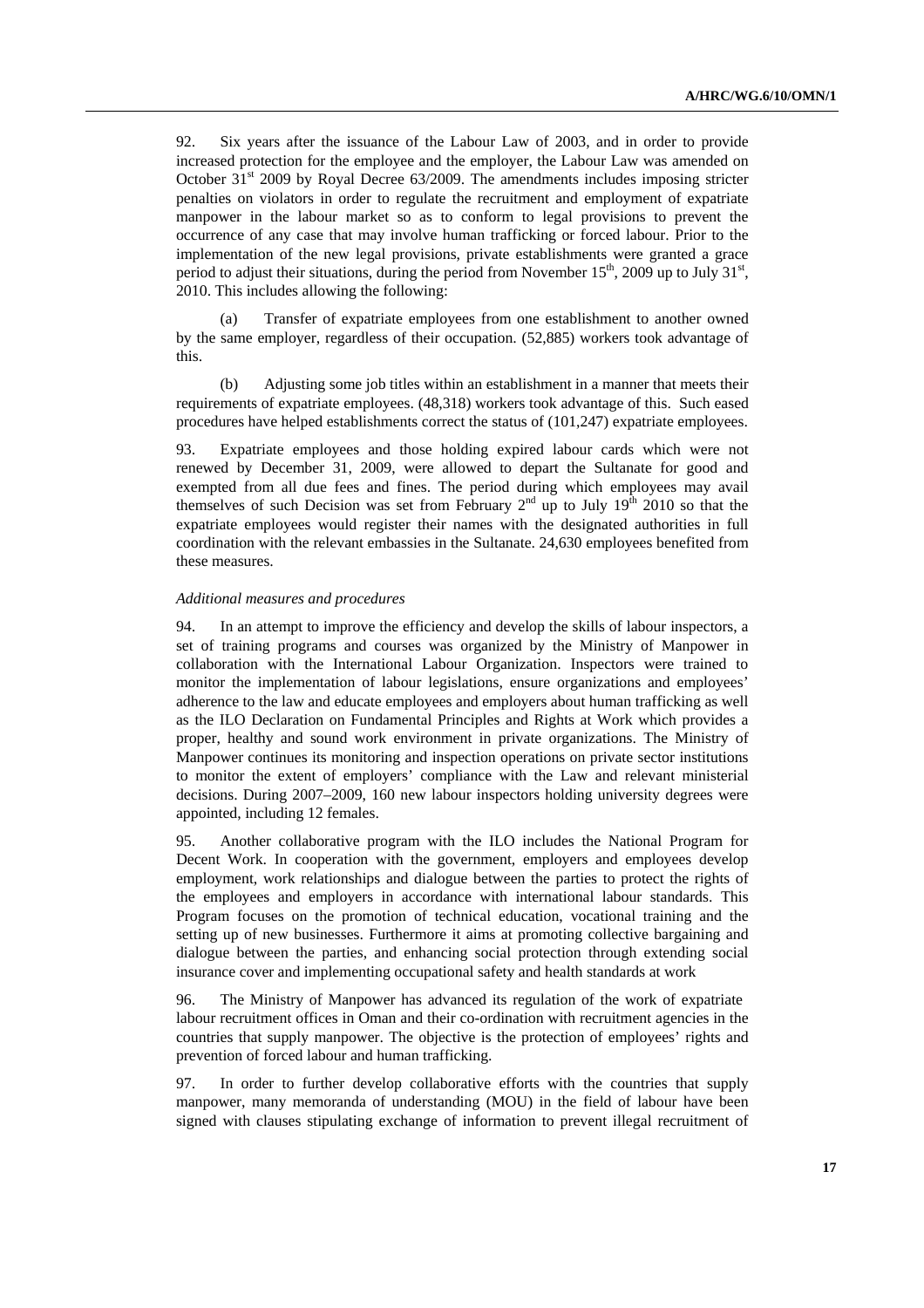manpower, combat human trafficking and forced labour. A committee, formed by both parties, reviews and implements the MOU and considers such information and submits its recommendations on them to the concerned authorities. Such MOUs have already been signed with Bangladesh, India, Syria, Vietnam and Morocco. MOUs are additionally to be signed with Egypt, Pakistan, Philippines, Sri Lanka, Tunisia, Uzbekistan and New Zealand.

98. A media campaign 'Na'mal' (We Work) was launched from March  $15<sup>th</sup>$  2009 to December  $31<sup>st</sup>$  2009 with a view to promoting awareness about labour legislation and rights, increasing production and developing friendly relationships between the employer and employee within Oman, in addition to educating the employees and employers about their duties and rights according to the Law.

99. Guidance Manuals have been drafted and published in 14 languages and distributed to expatriate employees who come to work in Oman, with a view to providing them with comprehensive information about their rights in a manner that contributes to providing them with care and protection, including reference to negative practices that result in cases of human trafficking.

100. A twenty-four hour hotline service has been provided to record comments, complaints and reports regarding the Labour Law, any violations and executive regulations in relation to domestic workers and expatriate workers at the toll-free number 80077000.

101. Oman continues to work, in cooperation and consultation with AGCC states (Arab Gulf Cooperation Countries) and other states, on devising and developing rules, procedures, best practises and alternatives to the so called Sponsorship System. Such efforts are aimed at better organising the employer-employee relationship and to reinforce the measures taken to eliminate any occurrence of forced labour and human trafficking.

102. Oman is currently preparing new rules and procedures that secure the rights of employers and provide expatriate employees with the freedom to move, work and change occupation according to the requirements of the labour market for manpower and at a flexibility level that supports the procedures taken by to eliminate forced labour and its efforts to combat human trafficking

103. Ministerial Decision 99/2010 formed a Social Dialogue Committee that includes representatives of the three production parties (government, employers, employees) with the aim of examining regional and international standards in enhancing the social dialogue in a manner that serves the labour relationships between the production parties. This Committee will direct the efforts of social partners in the labour market to increase production reinforce competitiveness, achieve balance and harmony between the interests of employees and employers in a manner that reinforces the national effort to attain comprehensive and sustainable development.

## **V. Good practices, initiatives and technical assistance**

104. Oman has taken the initiative to address certain human rights issues. As indicated earlier in this report, the Sultanate has, for example, played an international role in initiating a global initiative on road safety and will continue its work in this area. Oman has also been active in highlighting at the international level the importance of combating communicable and non-communicable diseases.

105. Oman has addressed the scourge of human trafficking and the nationality issue responsibly. It is pleased to note the non-existence of the "bedoon" issue in the country. Other human rights issues have risen due to the presence of an increasing number of expatriate workers in the country, and in this regard a number of positive steps have been taken. The government introduced a moratorium for overstaying illegal expatriate workers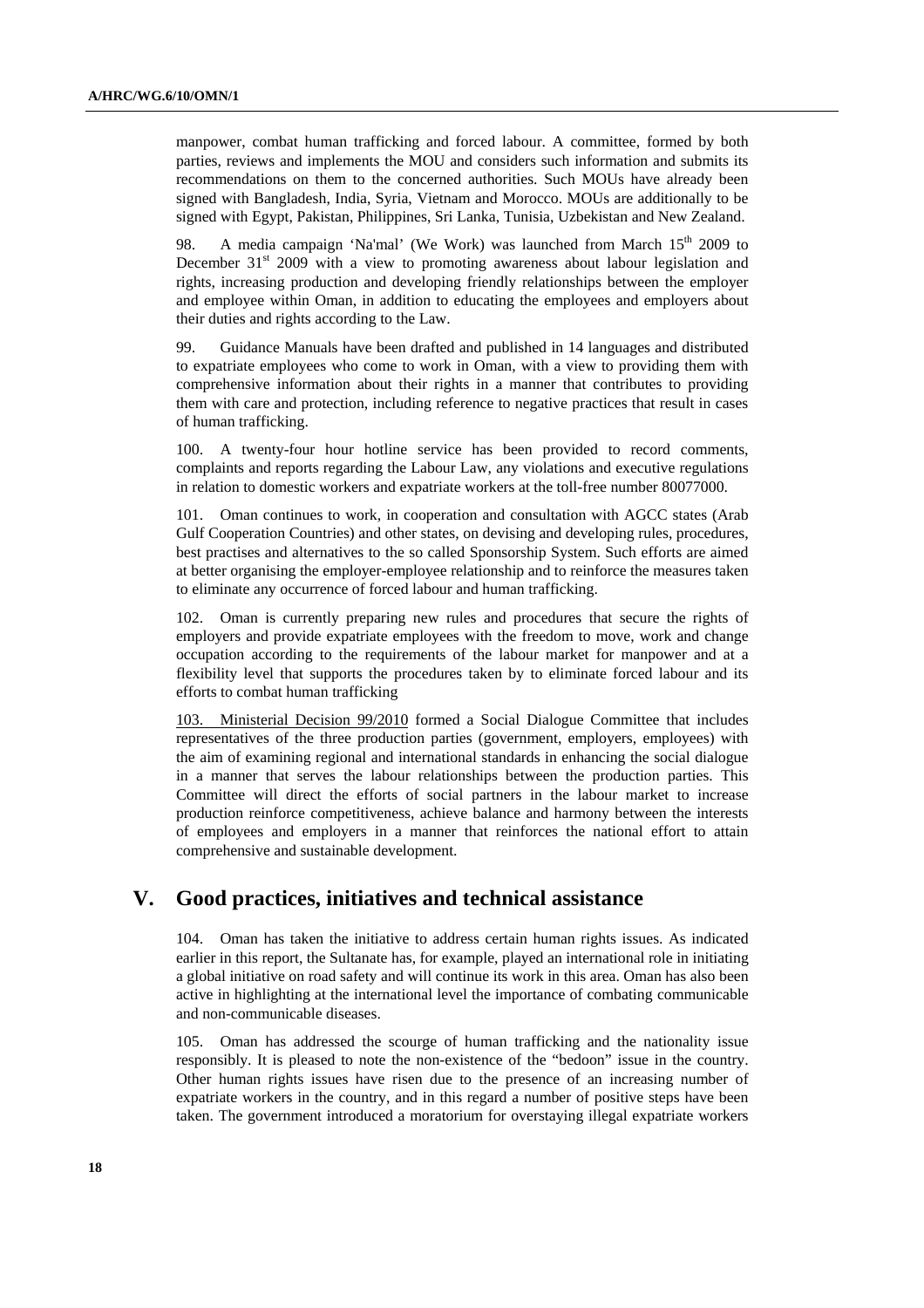in 2009 and offered a grace period for expatriate workers to change jobs in preparation for the implementation of the new amendments to the Labour Law. There have also been improvements in the work conditions of expatriate workers, not allowing them to work outside in excessive heat, providing a hotline for complaints, building up a labour inspection regime to monitor compliance with the laws, witnessing a surge in the establishment of trade unions and availing them of their rights both through MOUs and the issuance of guidance manuals. Oman hopes that these experiences will be helpful to other member states.

106. Designating October 17 as Omani Women's Day*.* In implementation of the directives of His Majesty, a three-day symposium on Omani women was held on 17 to 19 October 2009. The symposium, chaired by Her Excellency the Minister of Higher Education, Dr Rawya bint Saud al Busaidiya, was attended by ministers, under-secretaries, members of Majlis Addawla and Majlis Ash'shura, experts, representatives of the private sector and civil society institutions and a large gathering of women and those concerned with their status in the sustainable development process. The aim was to draft recommendations for the formulation of specific working plans and future visions geared towards the recognition of the role and contribution of women as full partners in nationbuilding, eliminating any misconceptions or negative practices hindering women's participation in Majlis Ash'shura elections and addressing any difficulties obstructing the expansion of women's participation in all spheres of public life. In conclusion of the symposium, the following recommendations were adopted and were endorsed by His Majesty:

### **First: laws and programs related to women**

- Studying and reviewing policies and programs related to women with a view to enhancing planning in accordance with the unfolding social and economic developments.
- Issuing of memoranda to explain, interpret and apply legal provisions cited in local laws on women and the family.
- Issuing the Law on the Alimony Fund to organise the absolute rights of livelihood of women and children in case of divorce – so that divorce should not negatively impact their living conditions, their health or the education of children. This is to avoid having the full burden falling on the mother alone.
- Allocating departments in courts to look after family welfare.
- Working towards the development of women's potential to work as judges.
- Setting up consultative centres for women, families and marriage guidance.
- Issuing a law for organising voluntary work.

## **Second: development of skills for the participation of women in majlis ash'shura**

- Designating October 17 as Omani Women's Day.
- Drafting and executing training programs for the development of skills towards women's participation in Majlis Ash'shura.
- Utilising Omani Women's Associations as constituency for election campaigns.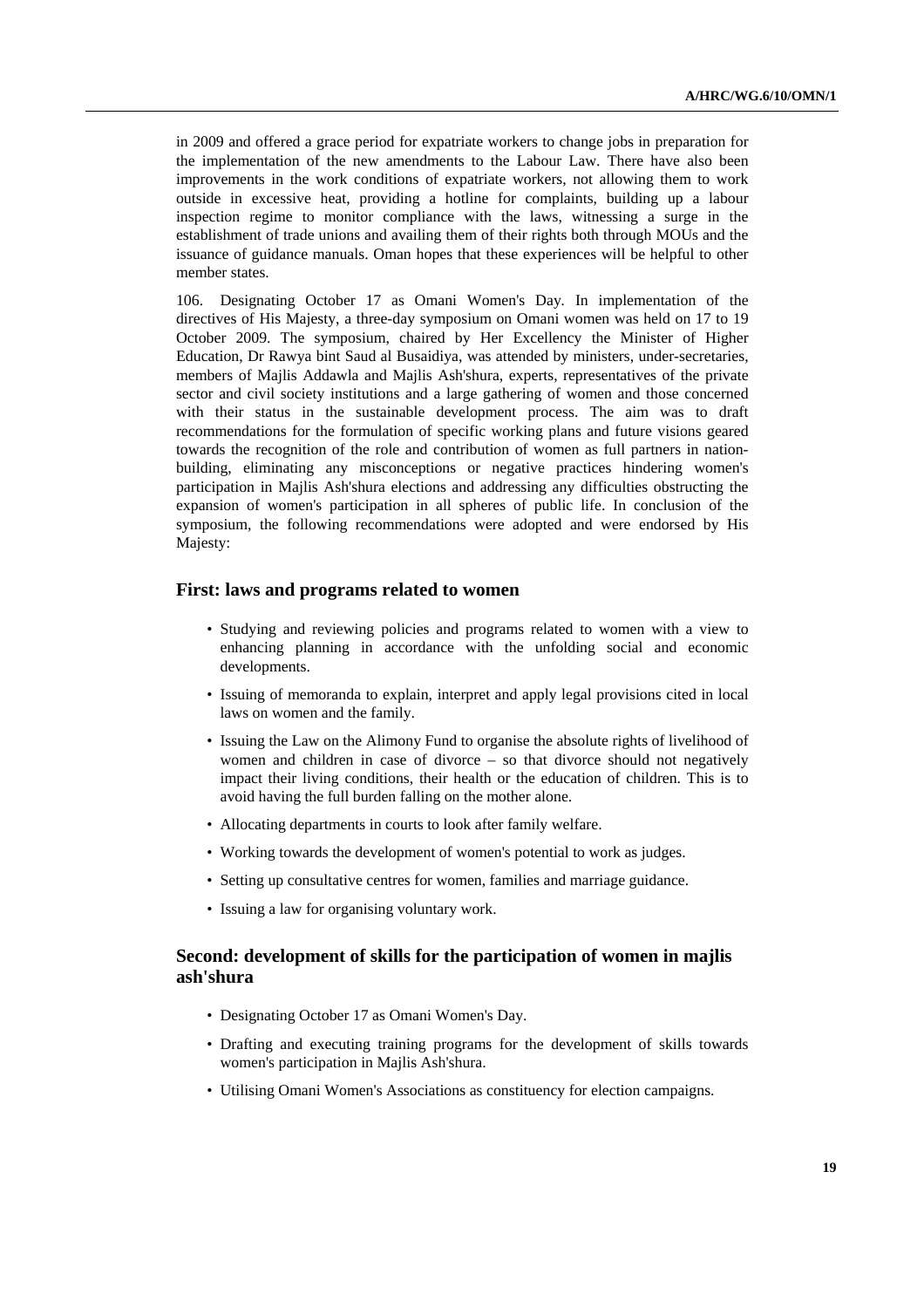## **Third: reinforcing women's participation in the workplace and in economic projects**

- Increasing women's participation in economic activity through technical support in managing personal and collective projects and through marketing of their products.
- Encouraging women to maximise benefits from the opportunities made available in small and medium enterprises.
- Including girls in vocational specialisations at government vocational training centres and introducing new specialisations for women therein.
- Enabling disabled women to benefit from training and employment opportunities by establishing rehabilitation centres throughout the country following the example of the Centre for the Rehabilitation of the Disabled in the capital city.
- Providing marketing outlets to serve women's economic projects offering marketing services for women's projects in local and regional trade fairs and in websites.
- Urging the private sector to adopt small projects through partnership between the private sector and women owners of small projects where women can be trained and their products marketed.

## **Four: financing and encouraging social initiatives in implementation of the principle of social partnership between different sectors**

- Establishing a special fund for the support of voluntary work institutions.
- Encouraging private companies and institutions to include the concept of "Corporate Social Responsibility" in their developmental plans with a view to achieving a balance between commercial and social aspects.

## **Five: reinforcing the culture of voluntary work through public awareness and promotional programs**

## **Sixth: increasing capacity building in areas related to the affairs of women, family and society**

107. Oman is committed to continue to develop and improve its record and performance in protecting and promoting human rights. It is keen to learn from the best practices of other states and exchange experiences with them.

108. Oman's modern human rights infrastructure is still in the process of development and the government would welcome the technical expertise of the Office of the High Commissioner for Human Rights and other bodies in capacity building in advancing this progress.

## **VI. Voluntary pledges**

## **The Sultanate of Oman pledges to:**

109. Continue to consider entering into the International Covenant on Economic, Social and Cultural Rights.